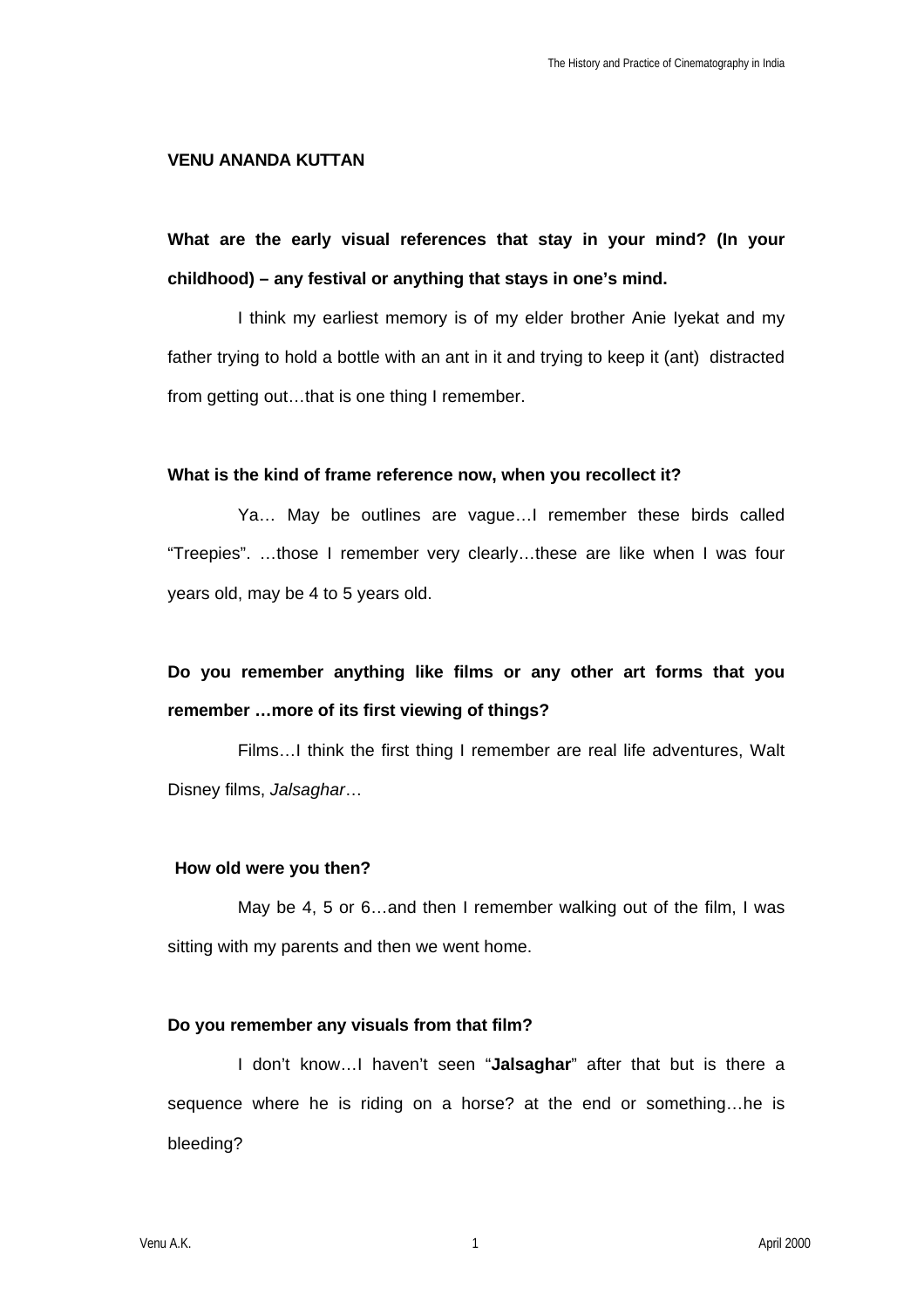### **There is a horse shot…**

Very fast…kind of desperate…OK I remember it… ya then I remember someone is lighting…

**Those were some of the main shots from the film…that big dancing hall and lighting the chandeliers. Anyway, tell us what kind of education you had? But one thing before that… Do you have any family references in terms of visuals or anybody in photography or any kind of art form for that matter?**

Aravindan, he was kind of a very close relative…and I had seen him in flashes, till I was quite grown up.

# **Did you see Aravindan as a cartoonist? Did you have any interaction with him?**

No…not any interaction, but I had seen him…he was not in my hometown. He was in Calicut, but I knew he was a very respectable person. Then of course my grand father, he was a well-known writer, Karoor Neelakanta Pillai; a well-known Malayam Writer. Also lots of writers were my grandfather's friends and visited, but never anything like I was never introduced.

### **But must have been discussions around these things?**

Yes, but I was never in that. Another thing I remember is that there were lots of magazines and weeklies coming everyday, there were lots of books in the house….I started reading quite early. I started reading very early actually… This is like my early childhood like below ten or something…

# **Did you have any early encounter with photography (still photography) as such?**

Till then nothing.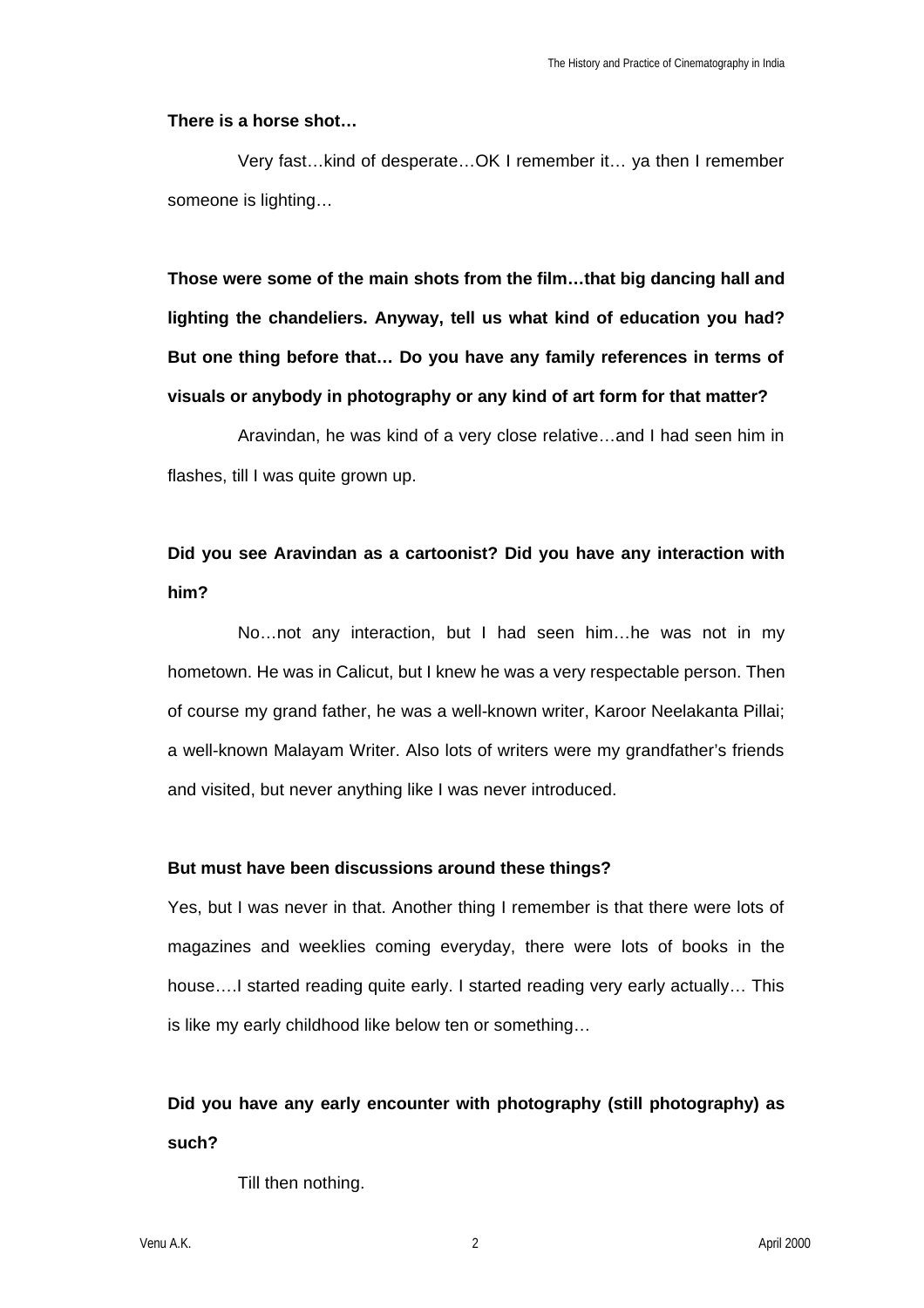### **And what was your education after that?**

I went to school then to college and did my degree in chemistry from Kerala.

# **What was your track to the Film Institute? Did you have any other interactions, also in political terms?**

Yes, there were film societies, that's how I saw the film "*Jalsaghar*" and I was really in. This was a small period and my parents took me to films as there was no one to attend in my house, but then later on when I went to college, there were a couple of film societies happening. There was this Mass Film Society, there was Kottayam Film Society. This was in 1974 – 75. So at that time, I was in my first year of college.

# **That was the Film Society movement period…there were lots of noon shows...**

Yes, … but shows came later, like in FTII, we see "film appreciation" films… I had seen most of the films before that…like "*Give us our daily bread*", "*Battleship Potemkin*", "*Big City Blues*". That was also the time when good commercial films like American and European films such as "*Zabrisky Point*", "*Stabiesky*", "*Death in the Mist*", which came as regular morning shows., one or two days a week. They were good films. There were strange films which I still remember like "*Sycaraya*", which was like a musical cowboy, which I found much later, very recently found, just  $5 - 6$  years ago when I met somebody from America and he said that I am the only person he has met who has seen the film. That time in New York it was like a sensational small group film, so those kind of films use to come then and we used to see them without realizing that. Stabisky:

Venu A.K. 3 April 2000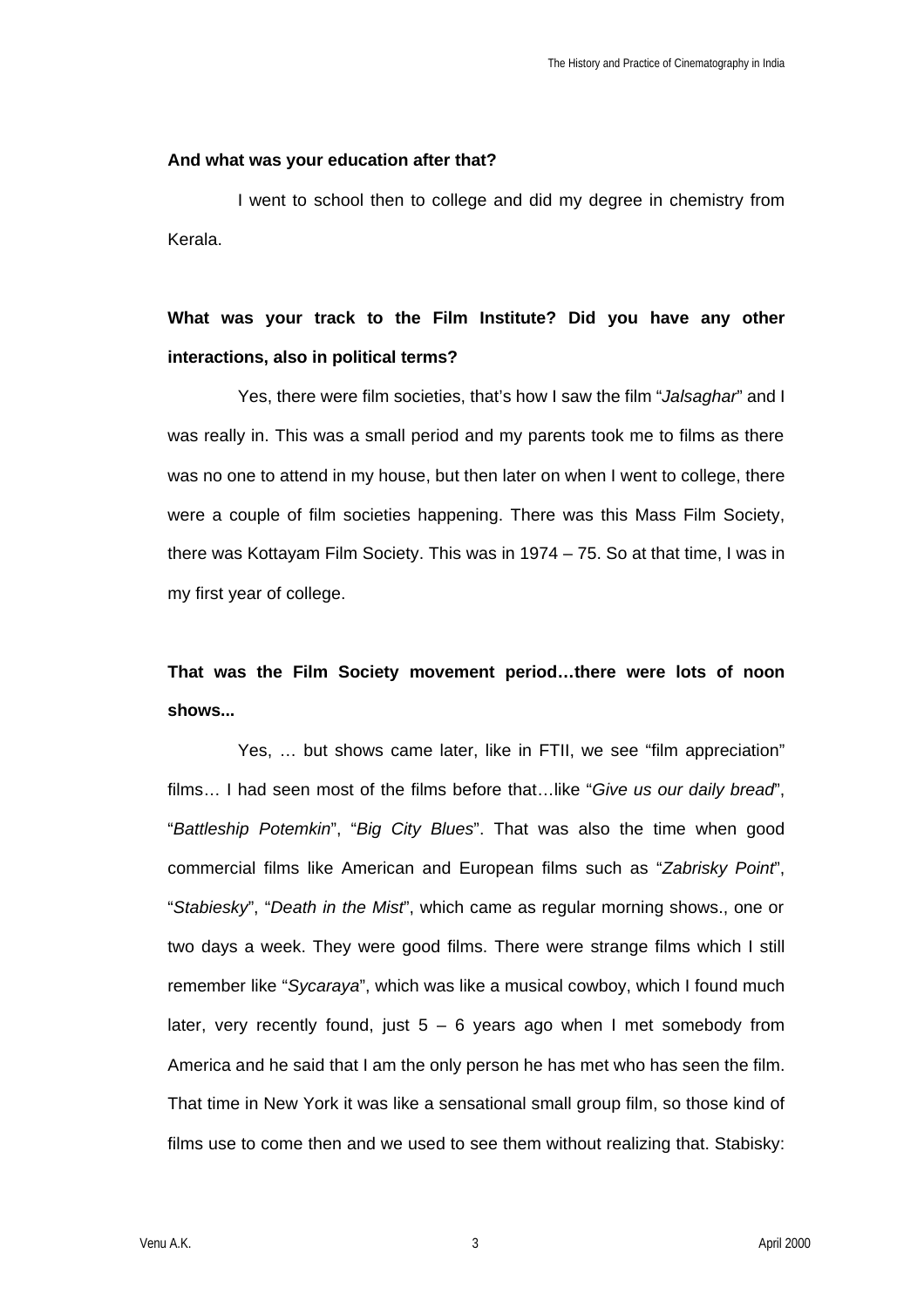Alendares film and *Zabrisky Point* is of course Antonioni's, so I think "*Zabrisky Point*" was straight English and "*Stavisky*" was dubbed.

### **Did you have groups that talked about it?**

I don't think we talked about it. We used to see films but never with the intention of trying to make films. I never thought about it.

#### **How did you get into the institute?**

Getting into the Institute just happened. We had a very senior friend who some how managed to buy or get a 16mm camera and he knew nothing about it. So he looked at the manuals and wasted five rolls just learning to load the camera and this was all reversal black & white, so at that time he had to send it to Calcutta for processing or may be abroad…that was the fancy…. He took lots of shots, he never made films but then he decided to make a film and then he cast me as the hero of the film (laughs) …but I was never allowed to be next to the camera. So I had seen a movie camera but I don't think I handled a still Camera. Then Institute was after graduation - when you don't have good marks and your future is pretty bleak and you don't know what to do! So it was like that, nothing was schemed about it.

### **And how was Institute life.**

Institute life was nearly the best times in my life. It was very nice.

### **In terms of viewing films and teaching…**

Not only for that but also for other things. It was the first time I was travelling outside Kerala on my own… First time I spoke English…where everything was new….everything was very convenient and everything was very kind and nobody was bothering anybody and it was a nice place….First time I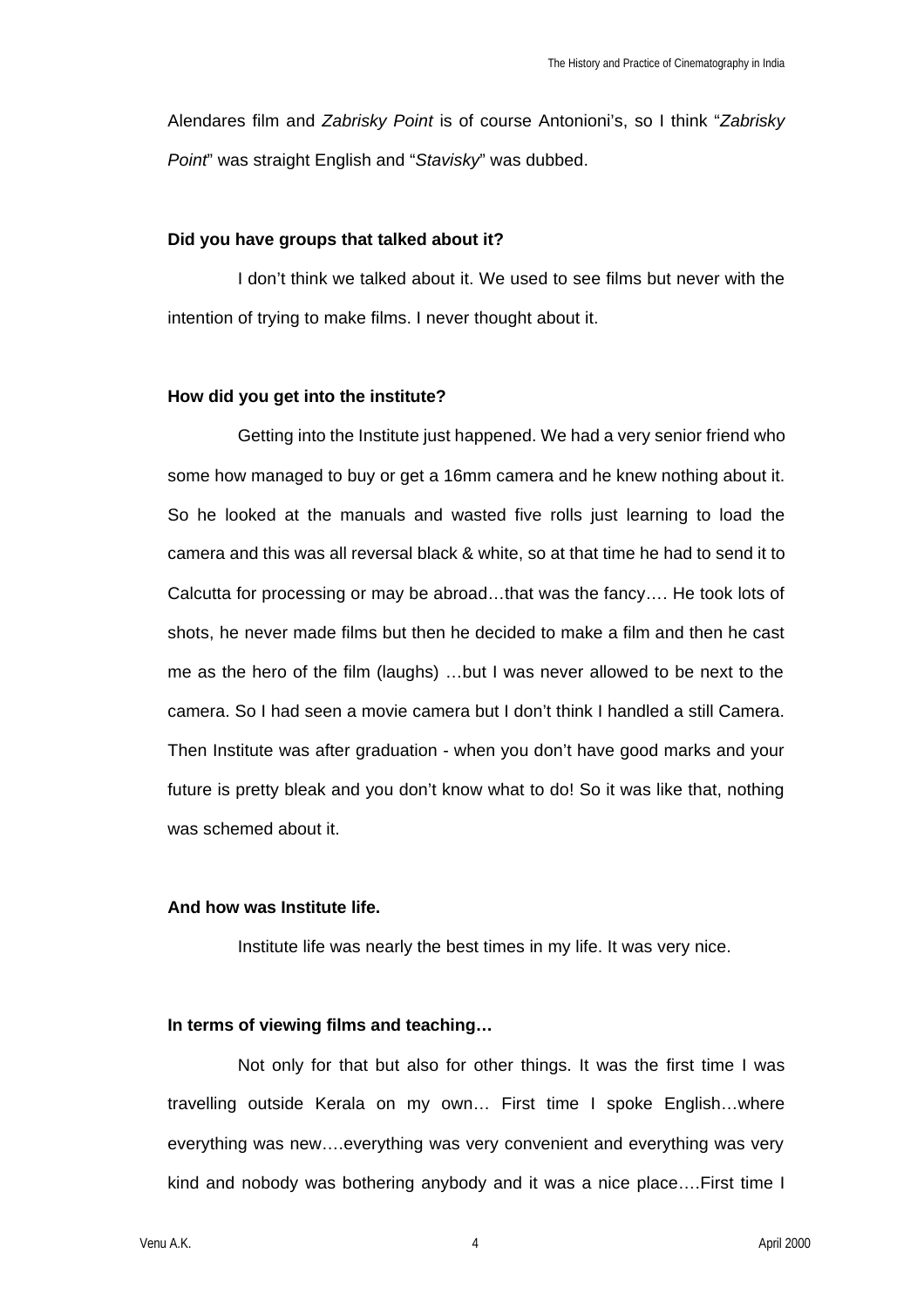was away from my home….and then of course new things to learn. But I joined late, I joined about three months after the batch was on. I was in the waitlist. I mean it was a nice time and a good place to be in.

**What was the kind of exposure? Something that struck you in Indian Cinematographic work? Even later, who is the cinematographer you think has influenced you or you think as great.**

See, there it was all European cinema anyways. Hollywood was definitely second-class. I don't think I remember any cinematographers from then but definitely I saw a lot of films. See, in the first few weeks I think I realized what was a telephoto lens and this was new…like one person walking and he is never reaching and then he is there - that was a new kind of visual world for me. Lots of other things like that, good colours, soft light such as one notices here where we are talking.

# **What are the things that struck you? The reference from the films you saw in Kerala and the new world that opened around you?**

I think the first thing that struck me was when I saw films in the Main theatre at the Institute was the quality of projection, and that was something that I had not seen before. This was a clean and good projection and nice seats and you didn't have to buy tickets and you felt very close to the film. You are not paying for it, that was the first thing! At that time it was watching a lot of films everyday there were at least two films or maybe three, and this was the best education. We saw hundreds of films…

### **What do you feel about the teaching at the Institute?**

There was hardly any teaching… I didn't realize this thing then but after I started working. For me personally it was a big turning point in my life when I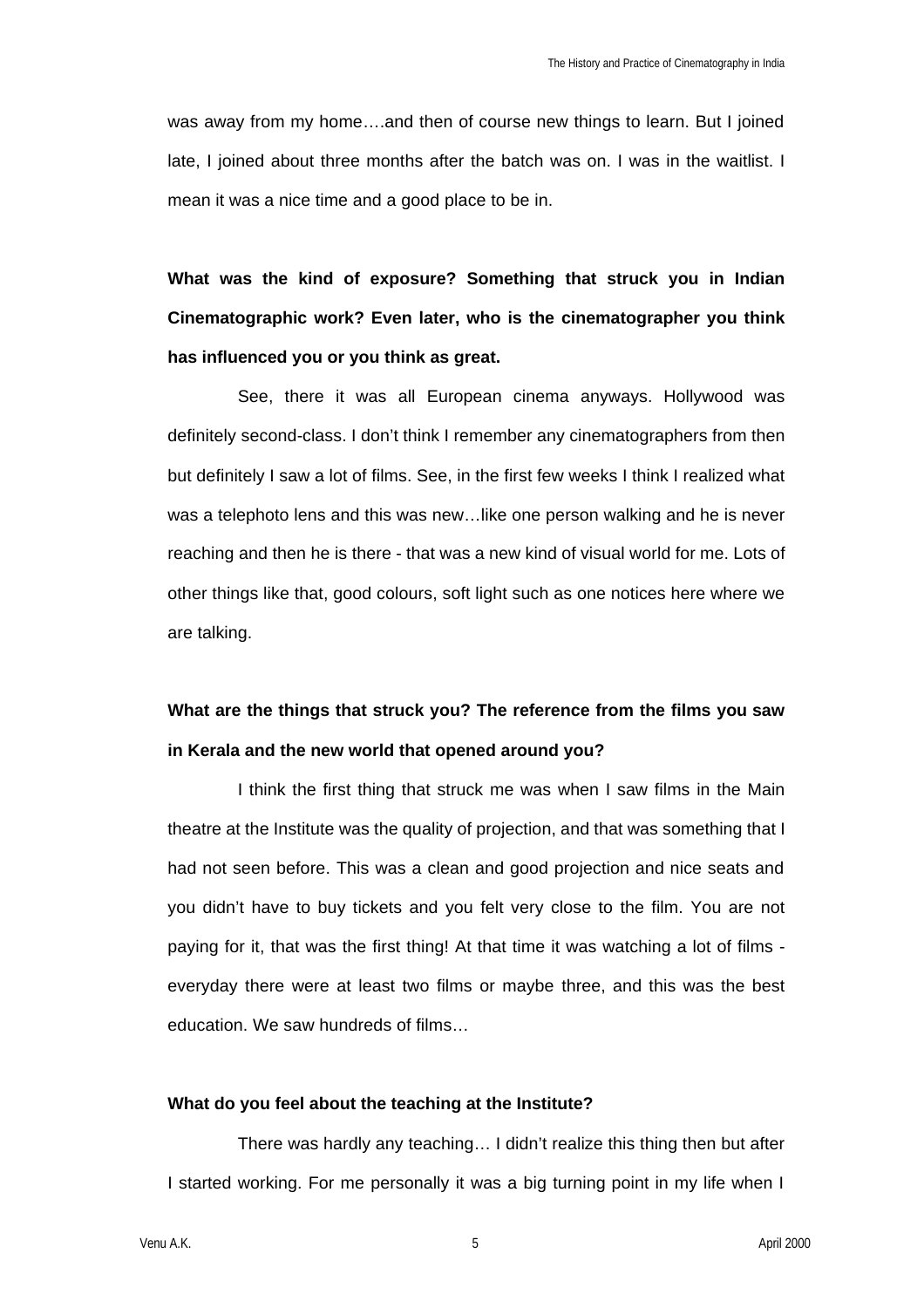shot a film for Mani Kaul. That was quite early in my career…that was my third film.

### **Before coming to that, which was the first film that you did?**

The first film that I shot was M. P. Sukumaran Nair's, a featurette called "*BHAVI*". It was a one-hour film, and not a feature film. On 16mm, not a regular movie but…

## **You did " PREM NAZIRINE KANMANILLA".**

That was a proper film.

### **That's immediately after the Institute?**

No. I worked two years for Shaji, and actually I began working when I was still in my third year. I did two films when I was actually a student…even this "*BHAVI*" was when I was just getting out (of the Institute).

## **Mani's Film** *Mati Manas***?**

Till Mani's film I realized was till then, like most people, thinking that cinematography meant lighting. After doing Mani's Film I realised that lighting is just a part of it and there are a lot of other factors to it. I think one major mistake is, I don't know about other film schools but I can say about my experience, that about 90% emphasis was on light which is quite wrong because I think a lot of things have to click and jell or else your lighting has no value. So you have to learn to look at other factors like lensing, choreography or what one calls framing…When I was a student I always thought of a frame as one where you have a tree on your left and a face on your right. Well, I didn't know what was the difference between still photography and static cinematography. I think if you look at a cinematographer's job, lighting is not an unimportant part. It's a major part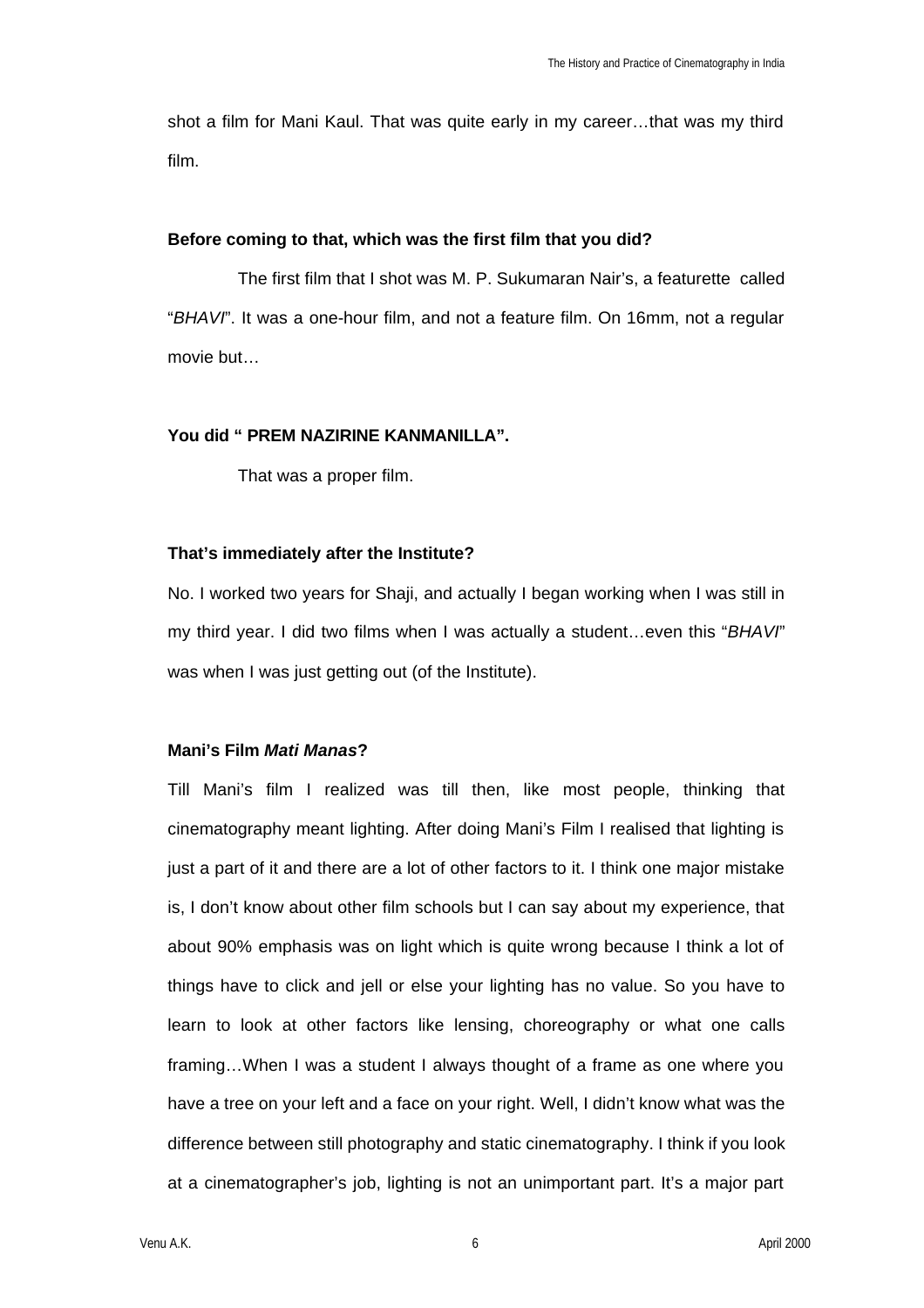but it's only one portion and it's has to be assimilated with lots of other things. I didn't know lensing existed before I did Mani's film *MATI MANAS*. I thought before that lensing was used for image magnification or reduction. Now these things are difficult to explain but I think I know it's important. I don't know the right word but there is something called 'dynamism' of lenses. I am very bad at expressing theory!

**But it's a very important thing that you are talking about. Basically this is a major concept. I do believe a lot that lighting is a major thing, but it cannot stand apart alone in a cinematographer's job.**

Then it will become only a classroom exercise if you are doing lighting for the sake of lighting. It's like you have a live model, or a statue and you just light up. Like you know the alphabets but you have to stop somewhere and imagine a face and face has to have some kind of meaning, and I think good lighting is not meaningless lighting. So I think in Institute teaching and in film schools, I believe, could be improved by giving these kinds of ideas to students…. I think I knew these things when I was a student, but I didn't realize them then. Everything was the director's job and your job was like a lighting man that was what I thought then. But now I know.

### **Do you participate in scripting?**

No I don't …see I am not thinking of ideal situations. Ideal situations are those which do not happen all the time. What I am saying is that you have to realize that there are lot of other factors.

# **When you talked about education in the Institute, these are the elements you think which you couldn't get?**

Yes, may be it was my mistake.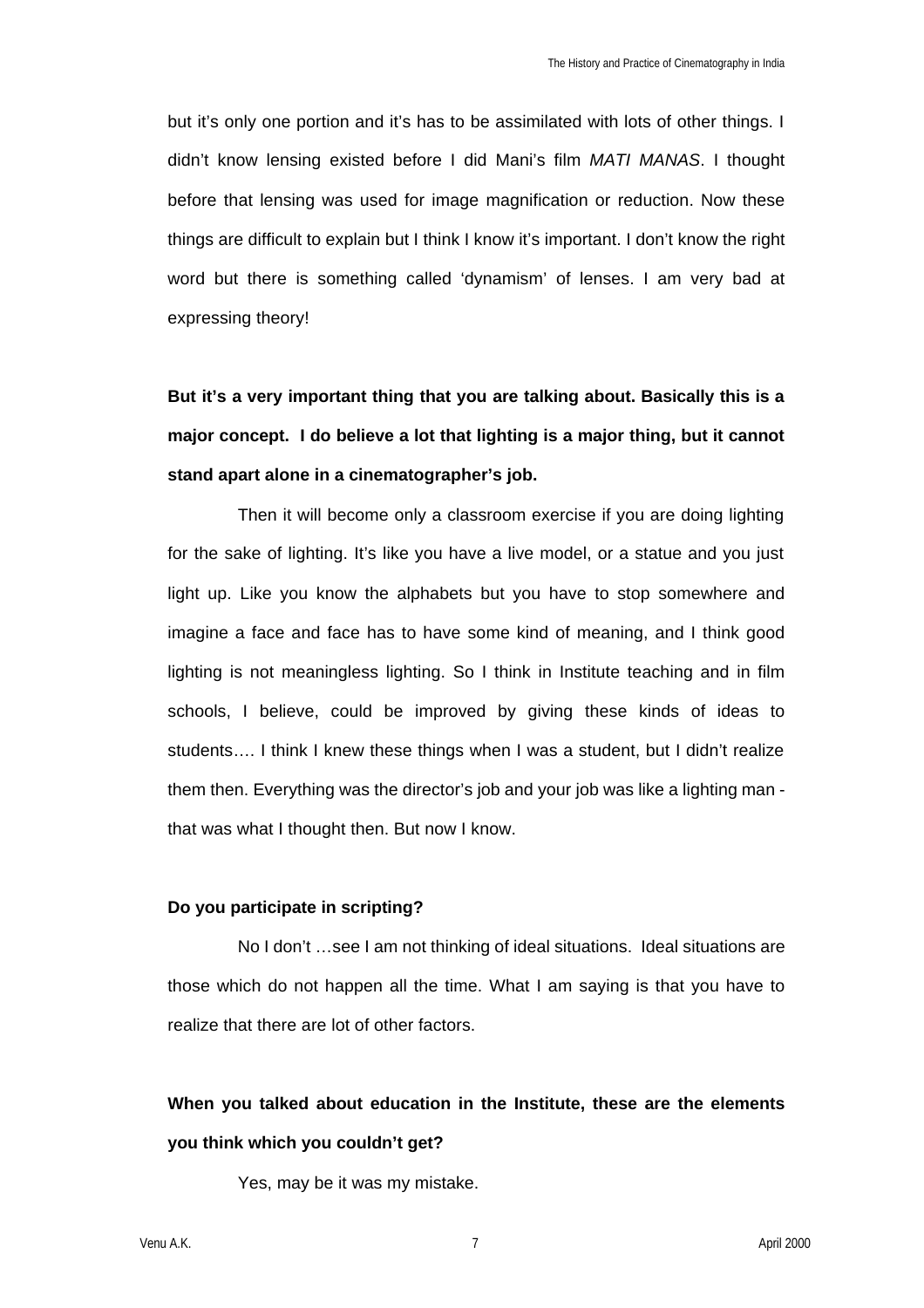**This seems to be a problem with many film schools. Probably this kind of structuring could come from a lack of expertise on that front, or people who make the syllabi were not concentrating on that aspect. Please comment.**

See I will give you a very simple example which has just struck me. When I was doing a workshop in FTII, I was telling the students that you do whatever you like. So one of the guys came up and showed me a picture and said that "Can we light up like this?" It was the "Potato Eaters". The lighting in that painting is just one light from the top. You can do lighting like that but you can never have that feeling because it's not only the light. There is lot of darkness; there are these fantastic faces. So then I asked the students – "Who is going to sit there?" They said, I will sit, he will sit. I said, No this is not the way, you have to get faces like that or else you will never get that image.

So that is very important. It's not the lighting, it's also the object on which the light falls which is very important. So I tried to explain to them - this has to be incorporated in education.

# **Working on Mani Kaul's film, what were the kind of discussions you had with him?**

I didn't have any discussions. He was telling me exactly what to do, so I was watching him. He is basically a cinematographer. So what he does is that he will put a track and try out various shots. He has this fantastic ability to design shots. Shot designing is his highlight. You give him the ugliest corner and he will come out with a very good shot. Very impressive shots which is very commendable. So I would watch him. He would say I haven't done these things before, and then shift the track back 6", and I would wonder what's the difference because one was losing 15 minutes but only after a couple of days or weeks I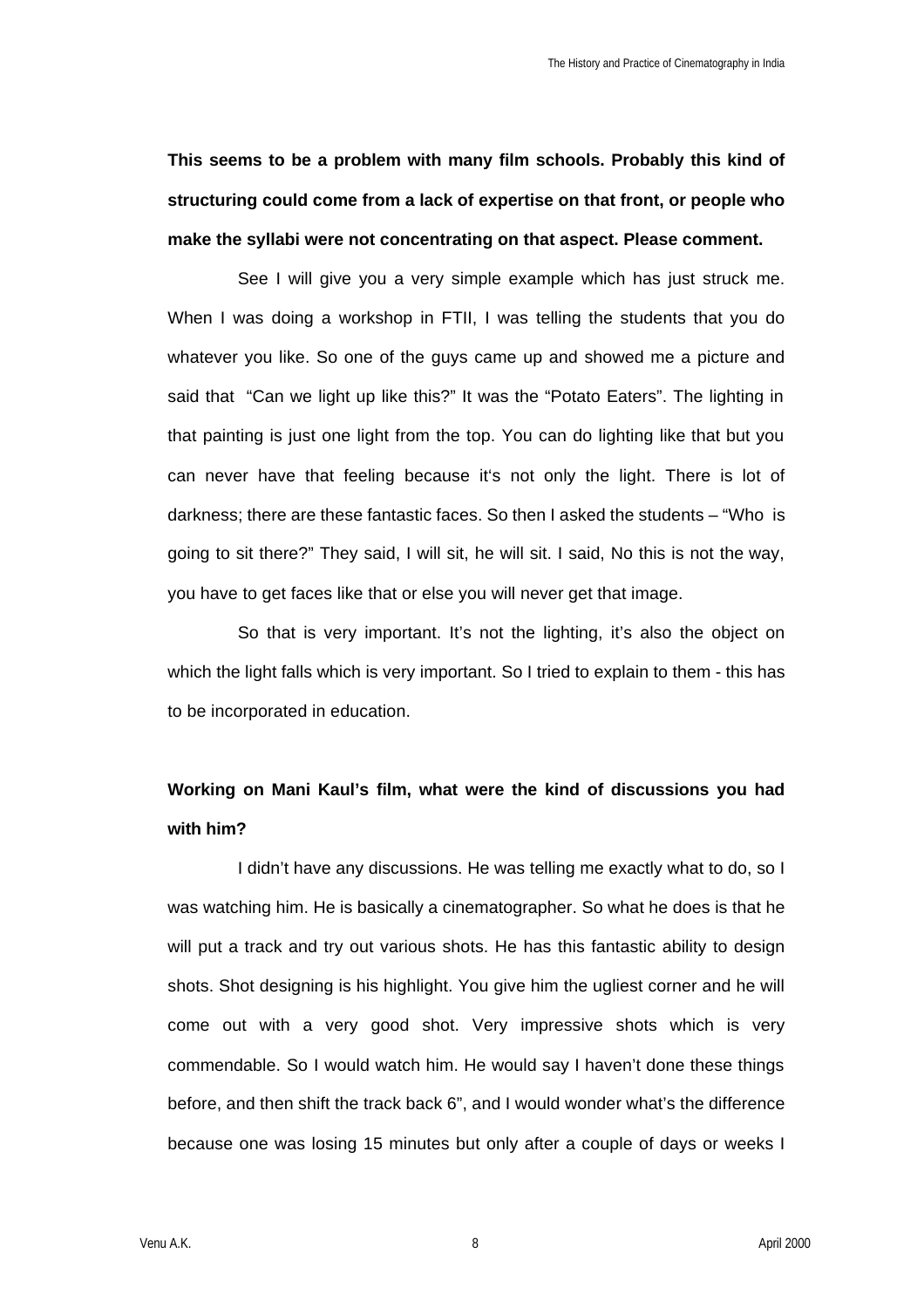would realize that these things matter a lot. These things definitely give an edge to the image.

I mean these are like final points. I consider myself to be extremely lucky because that was my actual education. I am not claiming that I am actually using that education… but still may be also because I was fresh those days, it made a big impact on me. I was just out of the Institute. I am not saying Mani's films are the ideal films or anything like that. I have no belief like that, but if you can get these things into young heads then it helps a lot.

#### **What are the films you worked on when you were assisting Shaji?**

I must have done something like 7-8 films. At that time I was in the third year, but that was la small unit with no stars. It was like shooting home movies but that was the first time I had seen somebody cleaning a lens – and that is a visual memory. In the Institute I had never seen anybody doing that. Here somebody was seriously cleaning it and fixing it on the IIc camera. So it sticks to you, that may be this is important and that is why he is doing it. When you see the film, it's not because he cleaned the lens but may be you feel everything is in sharp focus and nothing is a bad image. Even though that may have been a very average camera, but that thing makes you feel that you should make the most of things, you should try things. Somebody was also cleaning the tripod, and these are like feelers, even though I never looked through the camera and was never near it (eve if I was the only assistant.).

### **Do you think Aravindan also had that sense of lensing.**

No, but he had the fantastic ability to catch a frame from a vast expanse. He would say, "That site", and you would see that that site did seem to be a good looking site. So his ability was to pick up the most fantastic locations. That needs lot of talent.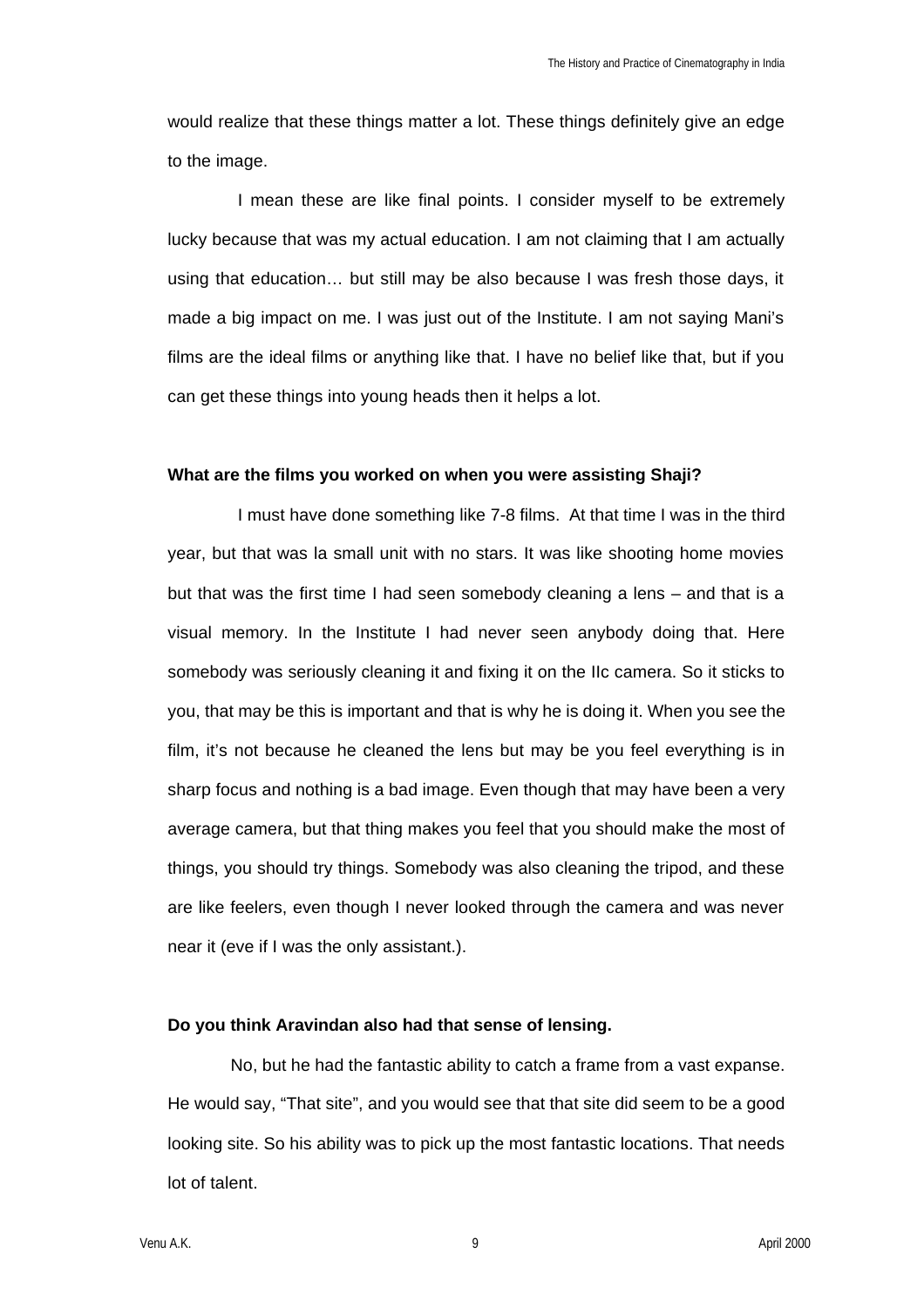### **Did he have good communication with the cameraman?**

I am not sure about that … may be. But if you go to that place – Sastamkotta - where we shot that film '*POKKUVEIL'* you will see that it's a nice place… Keep the rest of the film aside, but for a cameraman it's a delight.

### **What was your relationship with Shaji?**

After doing this film Shaji started doing a lot of commercial films, before that he never did any commercial films. He did films like '*LEKHAYUDE MARANAM ORU FLASHBACK'* and at that time it was a huge budget film which for the first time Shaji was doing. I was the chief assistant and there were other assistants and that was my first exposure to the Madras industry.

### **Did you discuss lighting or short breakdown with him?**

Nothing. I was like the ideal real assistant.

## **Do you have any relation with him now?**

No.

# **Actually that thing does not exist in Bombay either. Contemporary cinematographers never talk about their work.**

See, that is because everybody knows their limitations. Everybody knows that if we are truthful, then we all know that we are doing very, very mediocre stuff. You know we are living in a country were mediocrity is interpreted as genius. So why should we talk about it? About my work or my career, there is nothing to talk. May be one or two films. It is quite an embarrassment to talk about.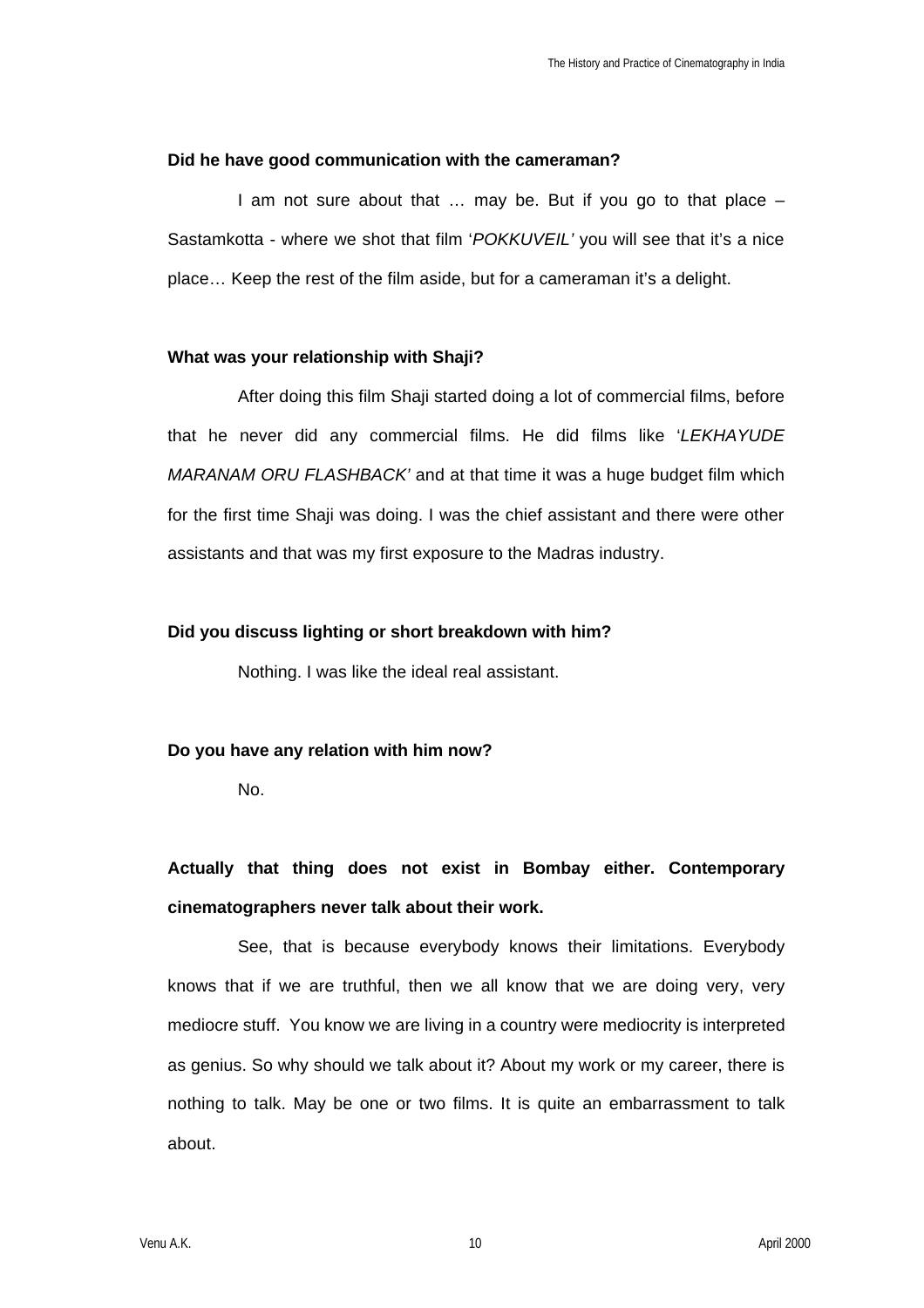# **Why do you say that? Regarding films you have done, do you think there are any important ones in retrospect?**

Yes, may be one or two.

### **Which are those one or two?**

May be ' *AMMA ARIYAN'*

## **And?**

I did quite well in ' *MATI MANAS'* as well. But those are the one or two.

**Why do you think this is so? If you look at the graph from the 1930's onwards, we could say some brilliant work happened in the 50s, such as V.K Murty's films. So...**

Yes, but I am talking about myself.

**The point here being that there was consistent development in work till a certain point but after that the graph seems to have flattened out …** 

But that was a kind of out dated kind of development.

## **Sort of a western copy?**

Yes, we are behind time anyway. I won't say we were behind time in technology. Technology is not the point; I am talking about being innovative. I can't, in this questionnaire, think of something I have innovated. I can't think of something in my life.

**To reinterpret the question: there are a lot of things in everyday shooting that cinematographers come across, and have to tackle. Subrata Mitra's "Dubba" (his light box) is something of an innovation.**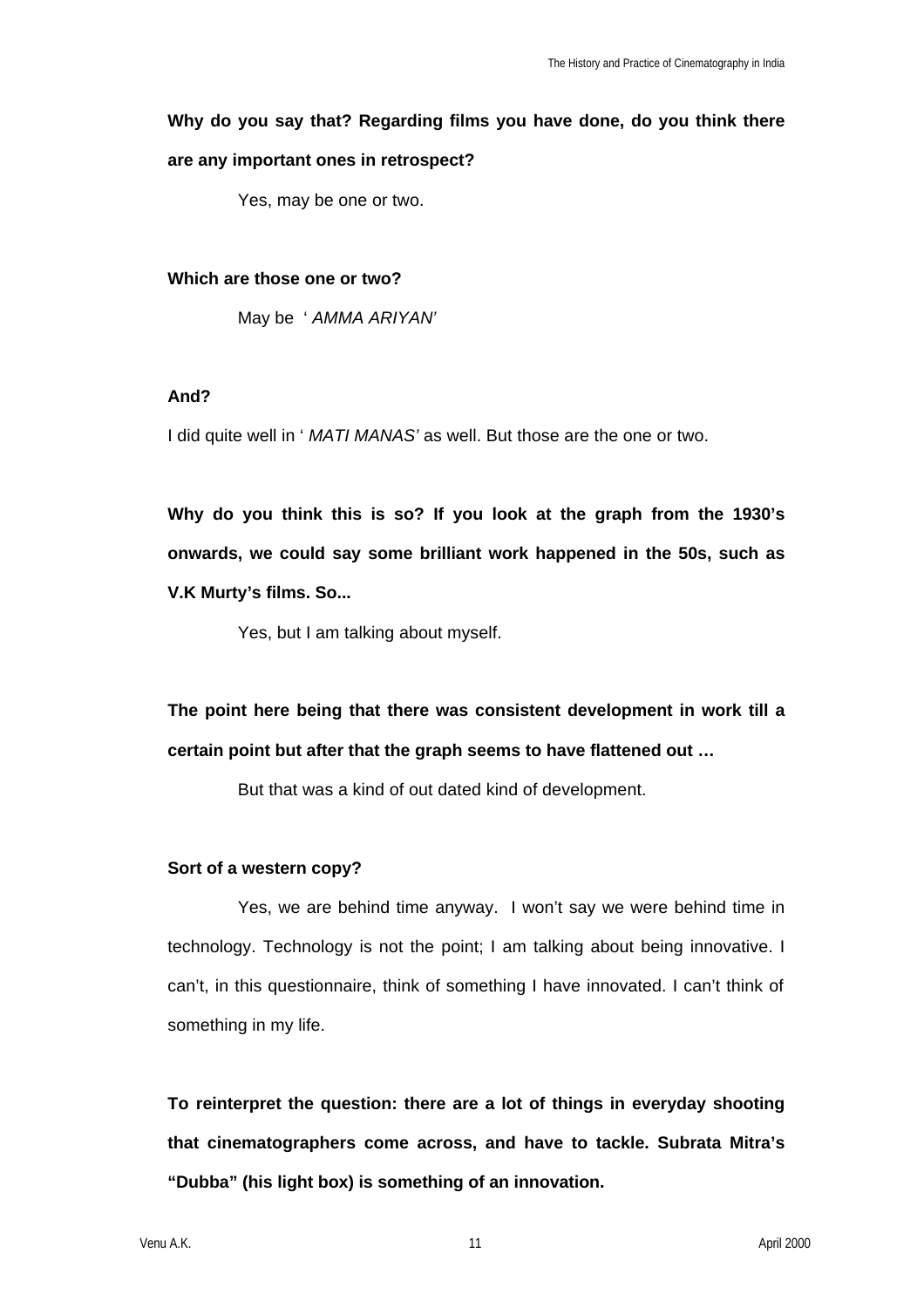Yes it is. It is, but I can't think of a single thing for myself.

# **There are always minor things, things that one deals with innovatively. If you don't have a crane, e.g., you find another way of taking the shot…**

The thing I am trying to say is that here we shoot films like handicraft!

Here we separate cinematography from filmmaking. The concept of the film needs to improve if we want sister concepts to improve. You can't do good photography in a bad film, right! Then all your work is meaningless, and this is a basic fact which every body knows. Only if the people who are responsible for the film, that is the director, only if they come up with new things can the cinematographer join them. The cinematographer cannot be the first person to do it. There is no doubt about it, the first one has to be the director – and here I mean conceptually.

What happens in most cases is that the directors, I am not saying all of them, but most of them are incompetent. So they depend upon cinematographers to get the film made in whichever convenient way. You know, the cinematographers do a lot of technical work for the directors. I am not saying that this is true for every director. But for a vast majority it is true. It may be happening all over the world. But you cannot expect growth in cinematography without growth in ideas about filmmaking. So the filmmaker has to grow, this fellow cinematographer can grow only with him.

**The cinematographers of the 60's experienced a different kind of light in their life. Subrata Mitra's experience of light in a haveli is different from us who live in flats, where our experience of light is mostly fluorescent lamps. Do you think this difference in experience has affected the look of cinematography in any way?**

Venu A.K. 12 April 2000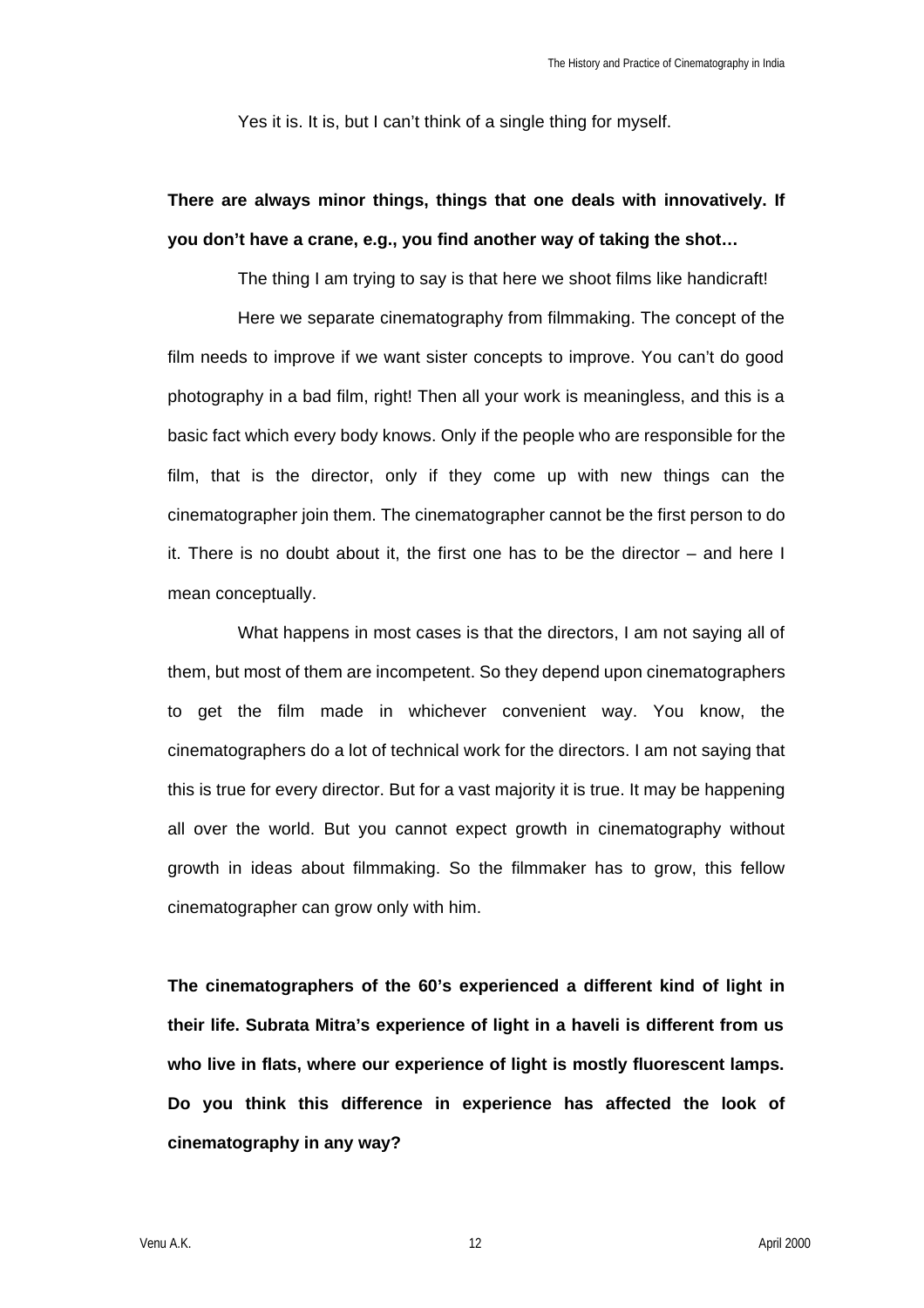But tell me one film in which this kind of light is in the concept? It is not in the concept. And if we introduce it, then it is like introducing a new species, which is completely against nature.

#### **But a lot more flatness has come in lighting, isn't it?**

Yes, there is lot of flatness, but I don't know if this is the right word here. Actually I think it is right technically. But again, you have something in mind when you say flatness. You are talking about some particular shot that you remember. Even if that particular shot was very nicely lit, does it still improve anything?

# **You have been working for maybe 16-17 years. Do you think the concept of cinematography has changed over this period?**

See, when I started as an assistant, good cinematography was 'landscape photography'. Slowly - I may not be chronologically correct here - but slowly it changed to 'Back lighting', then it became harsh 'Top Lighting' then it became 'Bounce Light Below'. I mean these are all silly things. And then it becomes: hot spots, burnout, diffusion. Then it becomes something else. So I am not talking about things like that… If you categorise lighting like that, you know these are trivial variations. I don't call them cinematography at all. People used to clap even when there was a good sunrise. Now if I show a good sunrise nobody claps! Also about lensing: the superwide angle 24mm Cinemascope is very fashionable and earlier it was (here I don't about the latest…) but the telephoto lens was very fashionable atone time. So it's like fashion…nothing else.

## **What would be good work for you?**

Good Work! It would be good concepts in scripting and filming … only that will work. Nothing else. Cinematographers have no chance without it.

Venu A.K. 13 April 2000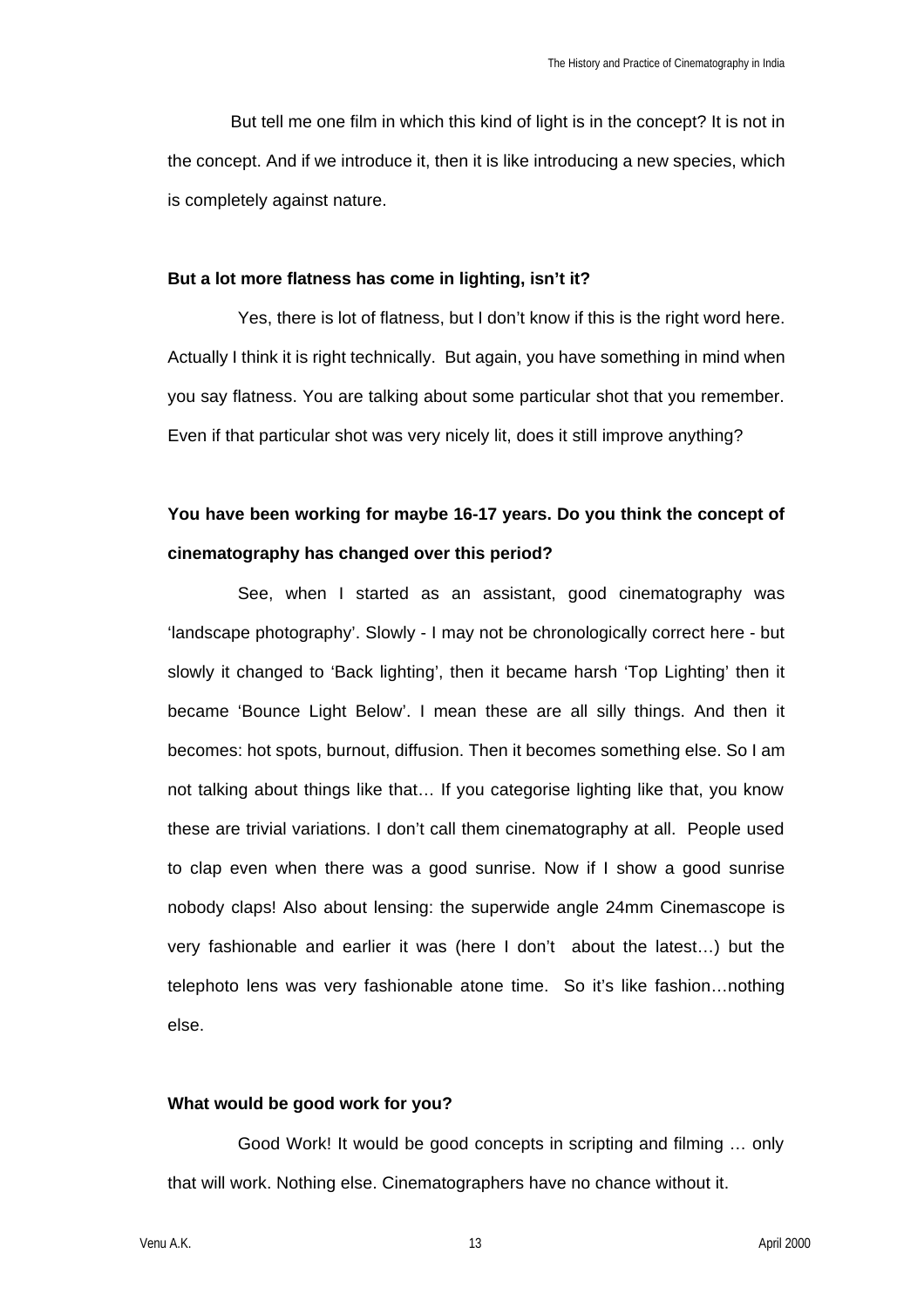#### **And if you were to have all of that?**

Then you wouldn't have to make any effort. It would all come naturally.

**Five years back or little before that, advertisements were considered the best work. This kind of thing also got into cinematography, the advertisement feel, which can be called a kind of seduction… you know it is seduction lighting…** 

If you conceive your film as an ad-film, nothing wrong with it, but if you conceive your film like something else, and then you do this kind of lighting then it's different work. These things are simple. I mean to me these things are very simple. Whish is why I say that nothing happens, one does nothing. Which is why I say it is embarrassing to talk. I am not being negative here…

### **What do you think is some good work, Indian or international?**

I can't think of anything that has done in recent years which is good. Cinematography to me arises from the director. I strongly believe that the director he has to conceive an idea clearly and has to communicate in technical terms and it's a matter of trust. You have to trust your cameraman and the cameraman has to trust the director. And without trust it is like office work.

**What about your film '***AMMA ARIYAN***"? Definitely it was not the way you would shoot a commercial film… Did it have any technical limitations…** 

It did not have any limitations. To me it was a good production. May be it had some limitations when you really think about it, but I never thought that may be if could have a crane I could take a better shot… No way. You know we had a whole unit of stuff, we had lights, we had everything, but they were all lying and we never used them.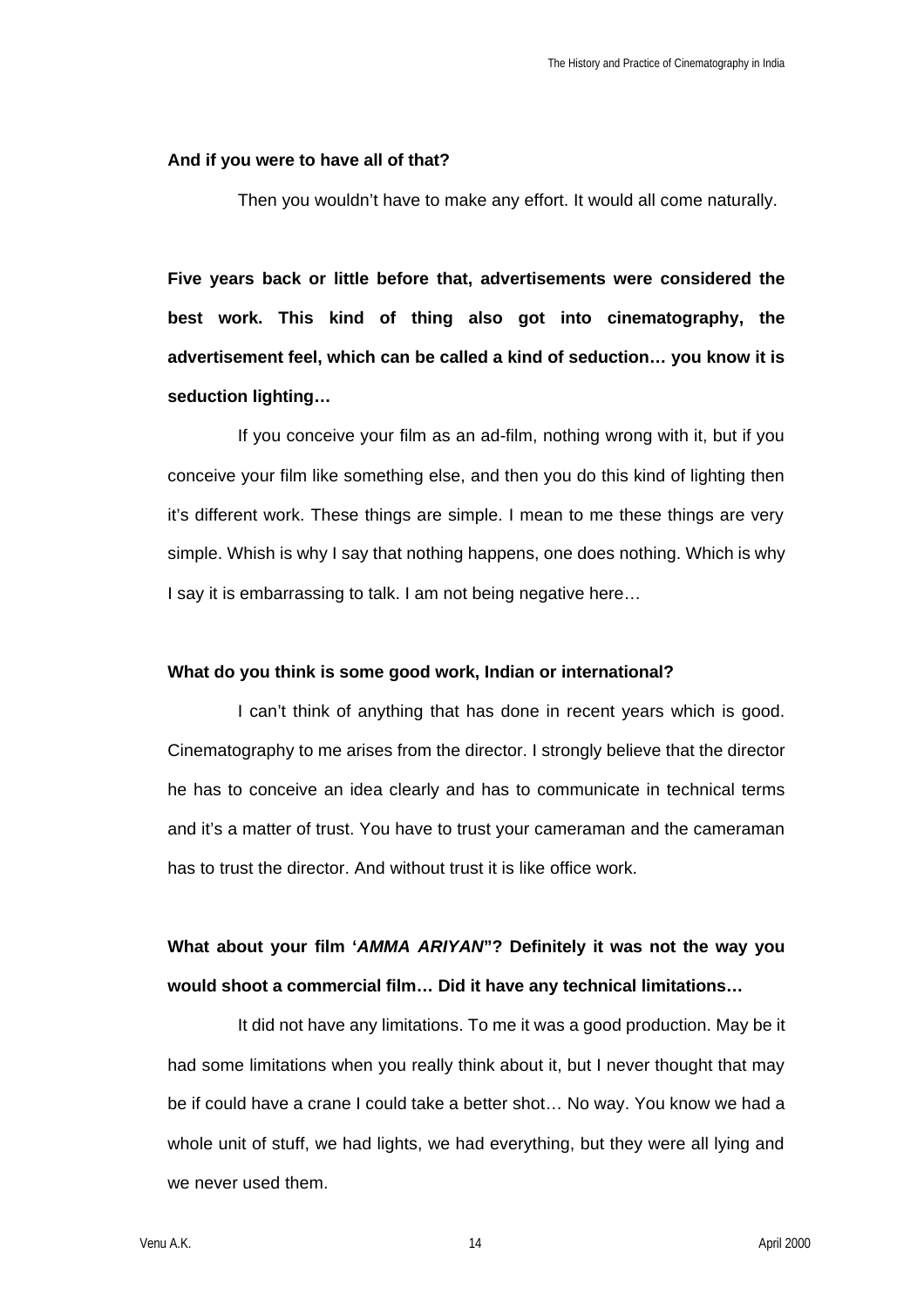**Suppose you were to shoot a commercial film, you would use all those things wouldn't you? If the script demands, or the atmosphere demands… so that designs the visual language, isn't it?**

That designs the visual language, I agree with you completely. That is why I say 'concept'.

### **What was your working experience with John Abraham?**

See, John can't just be called a film director; I mean he is not like that. He himself had very clearly said "I don't need to make film… I am the film." My only regret about *AMMA ARIYAN* is that we had the choice of shooting in 16mm colour and 35mm black & white. The 16mm camera available was a 16 BL which I thought would be not work with all the handheld work. So I thought I will use the 35mm… I mean it could have been impossible that I could have been able to take shots like the ones I took, definitely not, Arri IIC is beautifully nice. For handheld work it's fantastic, really nice - what is it called - ergonomics? Its foolproof in that you can use one hand… no problem. So finally we had all this talk and John said ok we will do it in black and white, and after that we went to KSFDC and he signed all those things and he said "You know it was my dream to make a colour film..." So that I regret. But now *AMMA ARIYAN* is unthinkable in color.

I am hoping to make a film on John Abraham in a couple of … in black and white, perhaps. But then black and white is so expensive, 16mm black and white is Rs 6000/- per roll, while colour is only Rs 4000/-... so it is expensive now but at that time it was cheap.

# **Now coming back to basic kinds of things like, when you start… how do you start lighting?**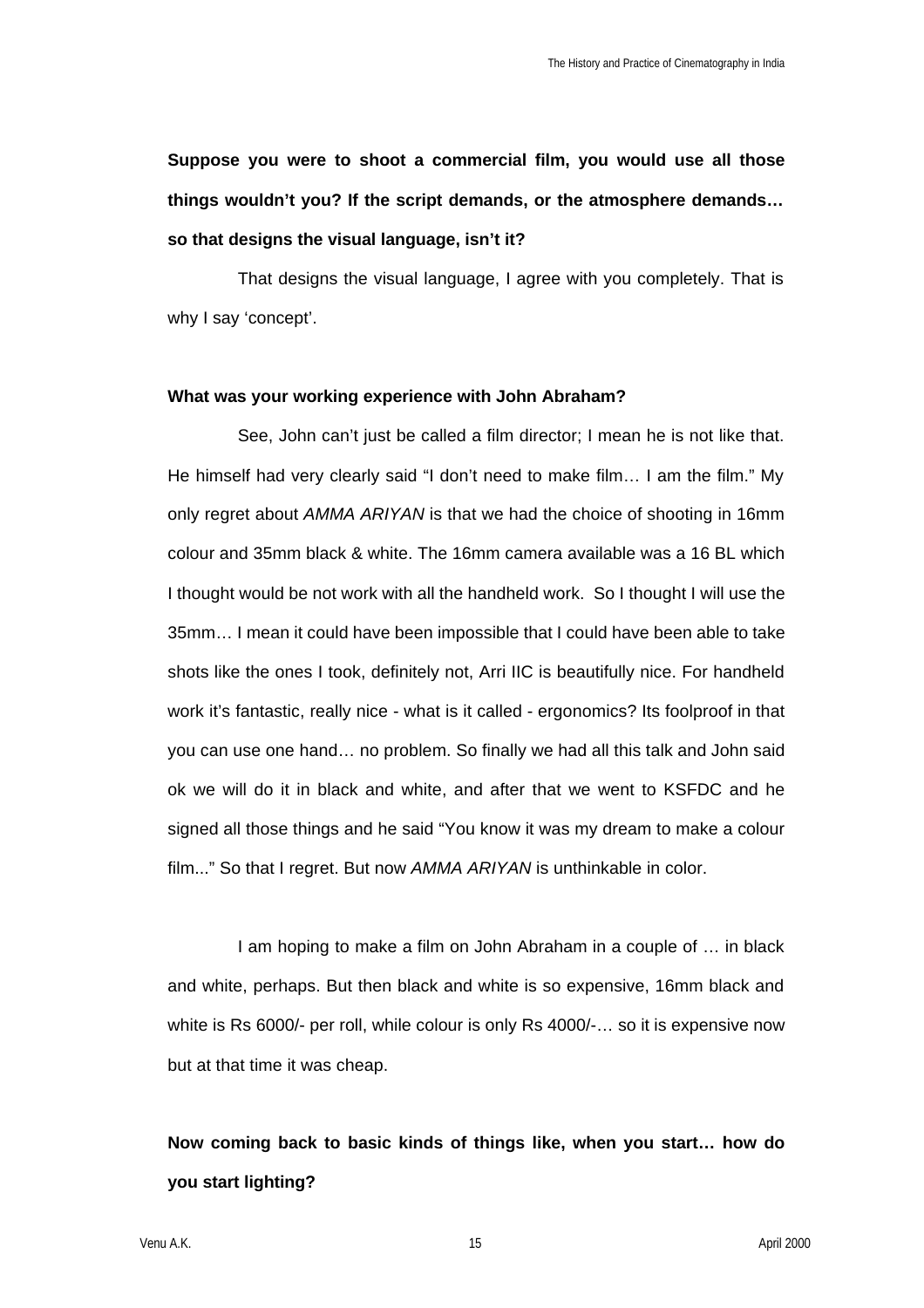That is very tricky question. I think it is not difficult to light up a set. On a set you always have a freedom…not freedom but the excuse to take time, if you want to do something!! I am talking about completely mediocre stuff here, nothing phenomenal, but with my experience I feel that if your first light goes wrong then the whole sequence goes wrong. I mean it needn't be the key light or whatever light. I always start with one light. It might not be the basic source or anything like that but may be I like to do things the difficult way. It's all in the rigging…. On sets rigging is not very important but on a location rigging is very important so you try and you spend about 20 minutes to put the light up and turn it on and then if it's looking really, then you've had it.

### **Do you re-do it?**

Yes, it depends. Not after 10 pm, then I don't!

I must know the shot, I must really like it. I have got a bit of experience by now, and I know so I don't have to put a track and look through it,  $20 + or -$ . I can understand the frame, without looking through the camera. So I get that into my head then try to put the major light. If that major light fails, the whole scene fails. This is lighting wise. Also I try to foresee what could be the later shots so I don't try out that which I cannot repeat. So I can compromise on that. I think that you know may be in this shot I could use this light (I am not talking about set lighting here) but if in the next shots the camera goes there and then I can't repeat that source. Then I definitely don't go for it in the first place.

### **So actually you discuss the scene in that way.**

No, a lot of people don't tell you what is going to happen, so you guess that this might happen and so you don't do that. But some directors do tell you this…this….this..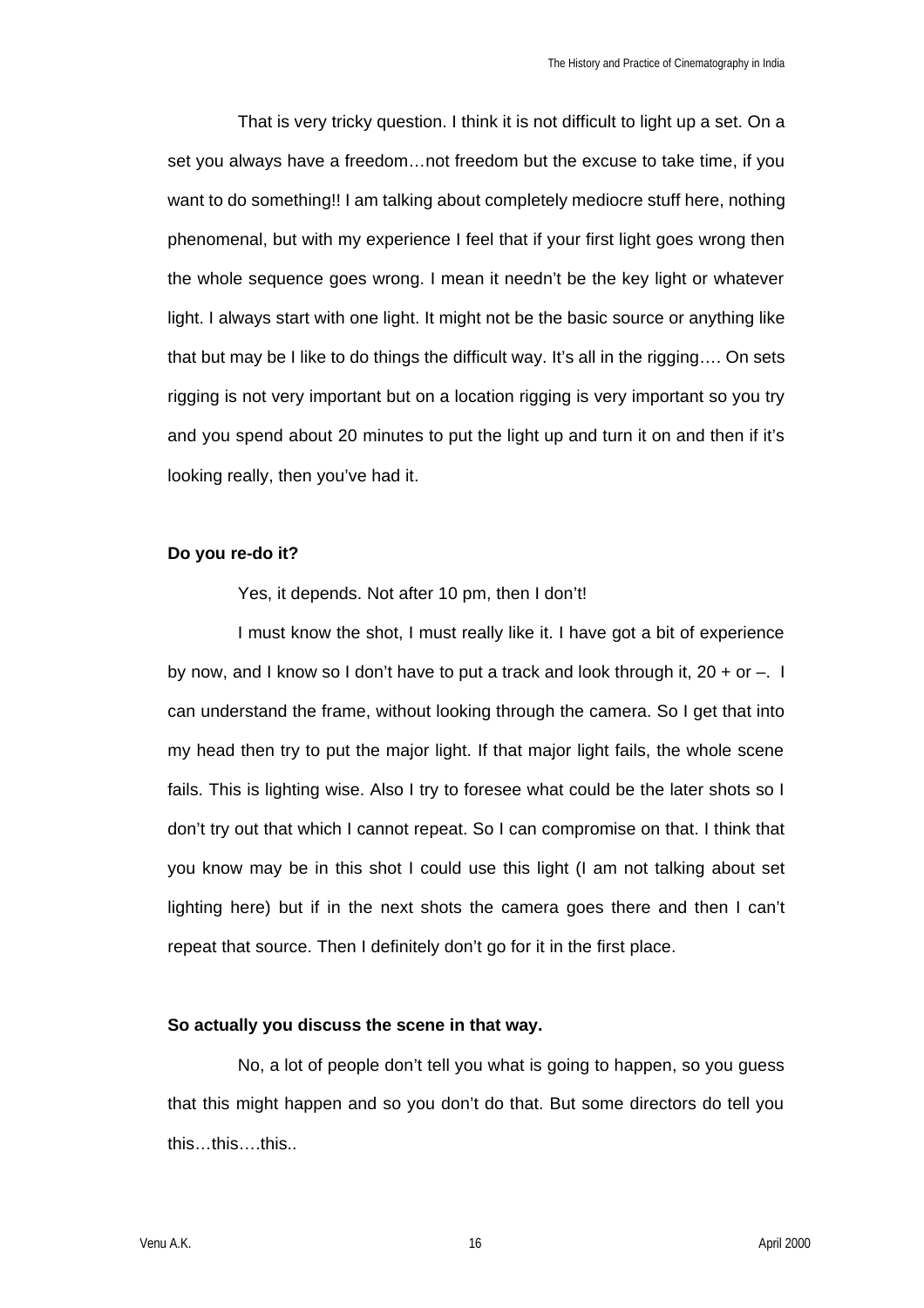### **How much of leeway do you give in terms of lighting continuity?**

50%. No I don't go completely opposite. I follow K.K. Mahajan's kind of thing, I like to imitate him.

# **So what are the kinds of references you have when you light? Is it a realistic kind of a point of view that you follow?**

There are obvious references. If there is a window then I go for that. If there is not then I imagine a lot of sources outside the frame. If it is very convenient to have a source from this side, and if there is no window then I imagine that there is a window there and I do that, and it works.

### **But you insist on spacious kind of areas to shoot?**

No you can't. How can you insist on all that? It never happens like that. Especially when you have already been told that the budget is low.

You know I am completely unsure about exposure in each and every film I do. I somehow manage to get somewhere in between but I am completely unsure. Last time I thought it was right but the printing number was 20. The film before that I thought I was right and it was coming to 40. Now I tell you I don't know if the lab is doing the trick or I, or the meter. Somebody is playing the trick, and you never get an even exposure. I have got, may be in 5 or 6 films, I have got completely even exposure.

## **What is the printing number you normally would decide?**

I would like 30.

## **And you don't get it normally?**

No I do get it normally, but sometimes…

Venu A.K. 17 April 2000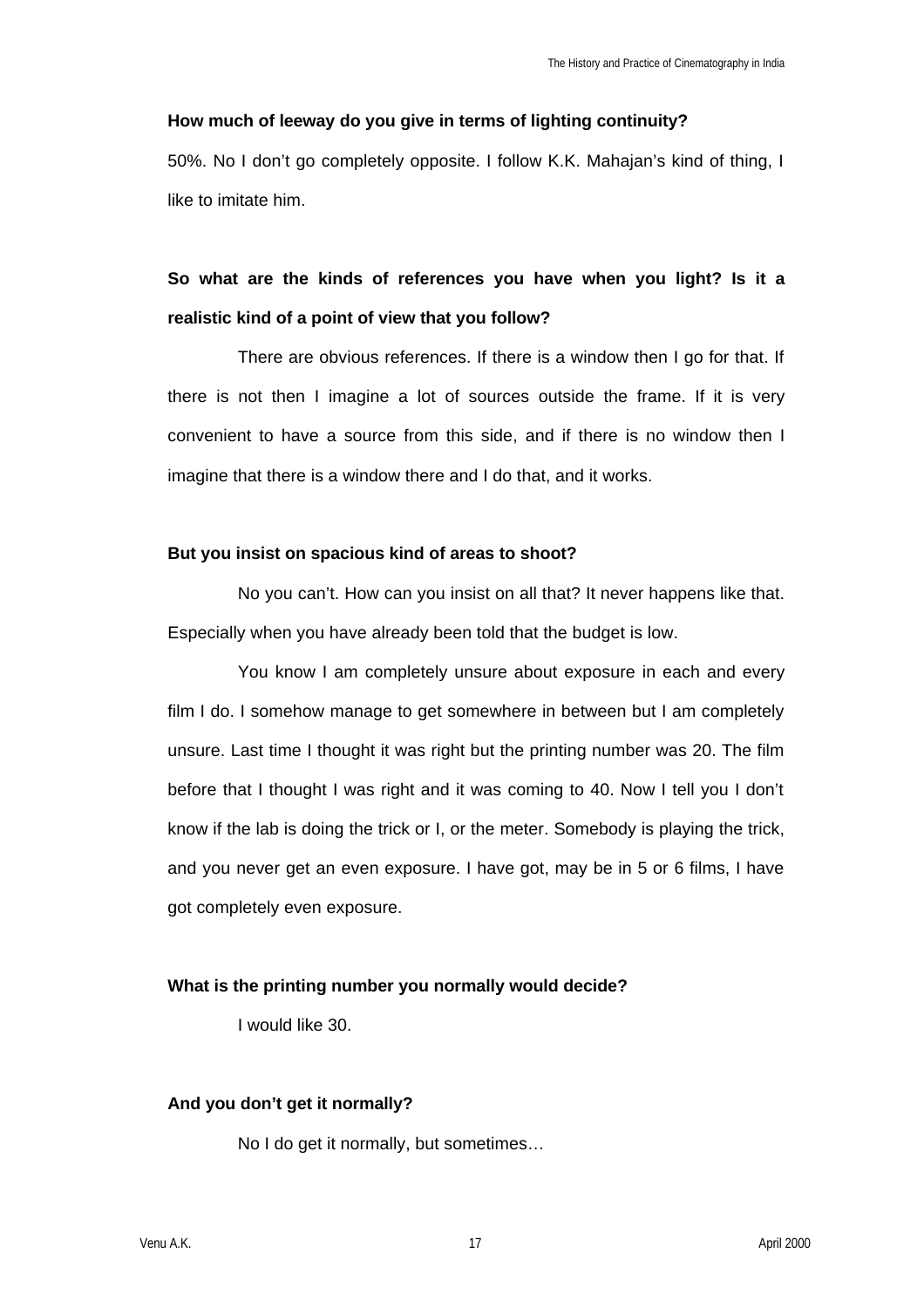# **What kind of relationship do you have with the lab?**

I trust them completely.

## **Do you have a favourite lab?**

Yes, Prasad.

# **And the stock?**

Eastman.

## **Never tried Fuji?**

Yes, I mean I have never tried it voluntarily, but Fuji was imposed upon me.

# **You don't like it?**

Definitely I don't like it. Fuji & Kodak are - please pardon me here - but they are miles apart. Absolutely.

# **Recently when talking to Manmohan Singh, he said that he likes Fuji. Perhaps it is a kind of liking that one develops?**

Yes. I don't know if some lab could do complete justice to Fuji, which I haven't seen. What I have seen is that it is soft.

# **And green?**

Green? I don't feel the green. Everybody talks about the Green. I don't know what this green is, but it looks dull. It looks like something else. I have shot two films in Geva, which is not available now.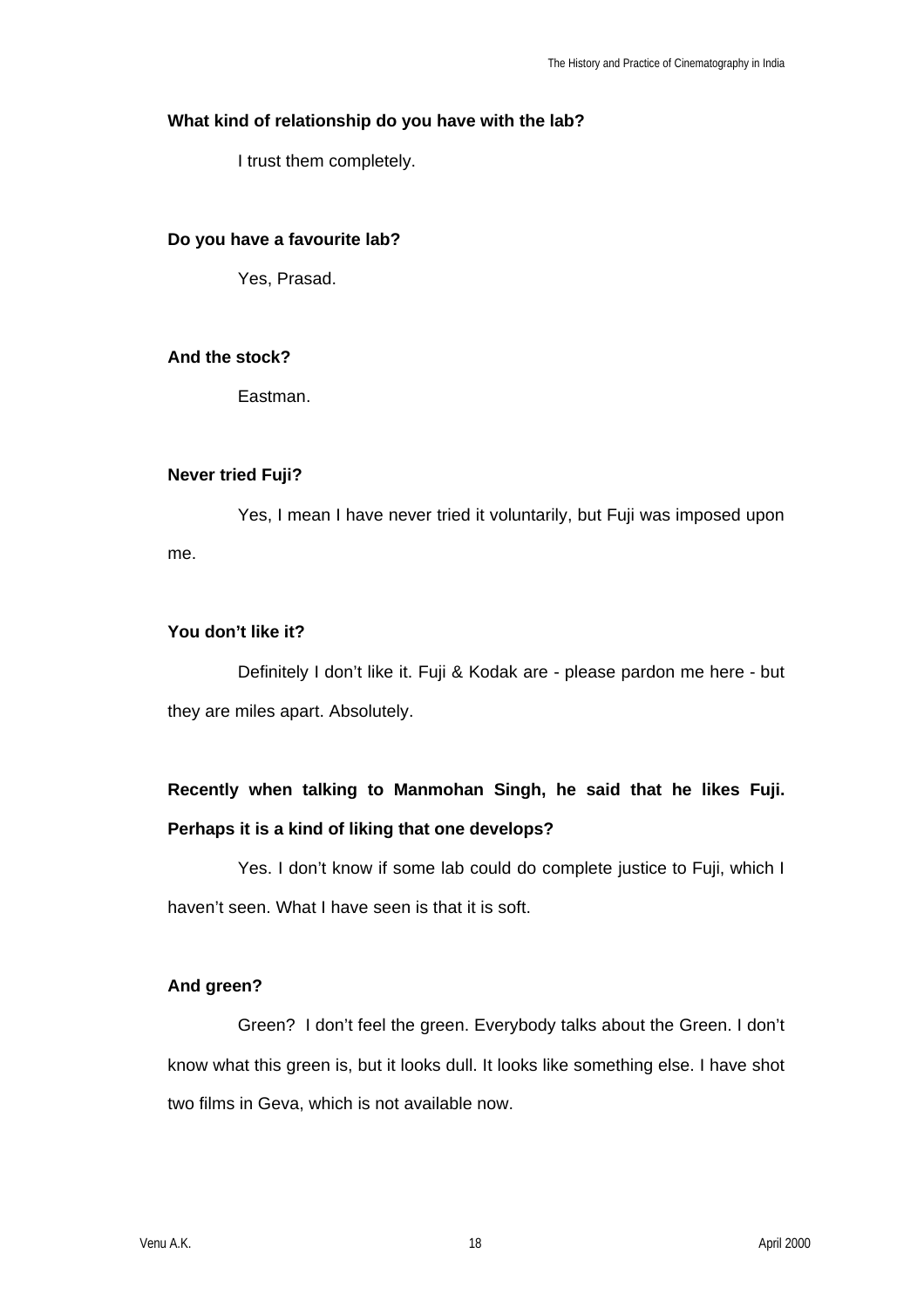### **How was Geva ?**

You know with Eastman even you get very bad prints sometimes, so I don't know…

#### **What do you print on? Geva?**

Eastman sometimes, it depends…

#### **How do you converse with your lab., the person who does the work?**

For me the lab is extremely important, in the sense that since I don't know anything about the lab and I don't know how it works… You just see your work either on the analyzer or on the screen, these are only two options, and either you like it or you don't like it. If you don't like it then there could be two reasons, one could be your mistake, or one could be their mistake. Some labs take the blame. Some labs will blame you. A good lab will always tell you the reason why it is bad. I like that. These are all very personal things. You are dealing with one person; you are not dealing with an organisation.

This question of the personal also comes up everywhere - there are assistants and lightmen so that too is very personal. Suppose you have a very bad lightman, you end up doing bad films, bad lighting, and bad cinematography. Everything is a problem, if you have a bad lightman. To me the most important person on the set is the lightman, and they are the most un-credited.

#### **Do you have a personal light man with you?**

I don't have one everywhere, only in Bombay. Here (in Kerala) everybody is personal and I have a very good relationship with the lightmen and I depend a lot upon them, and if they are bad then I become bad. Half the credit goes to them…. Definitely.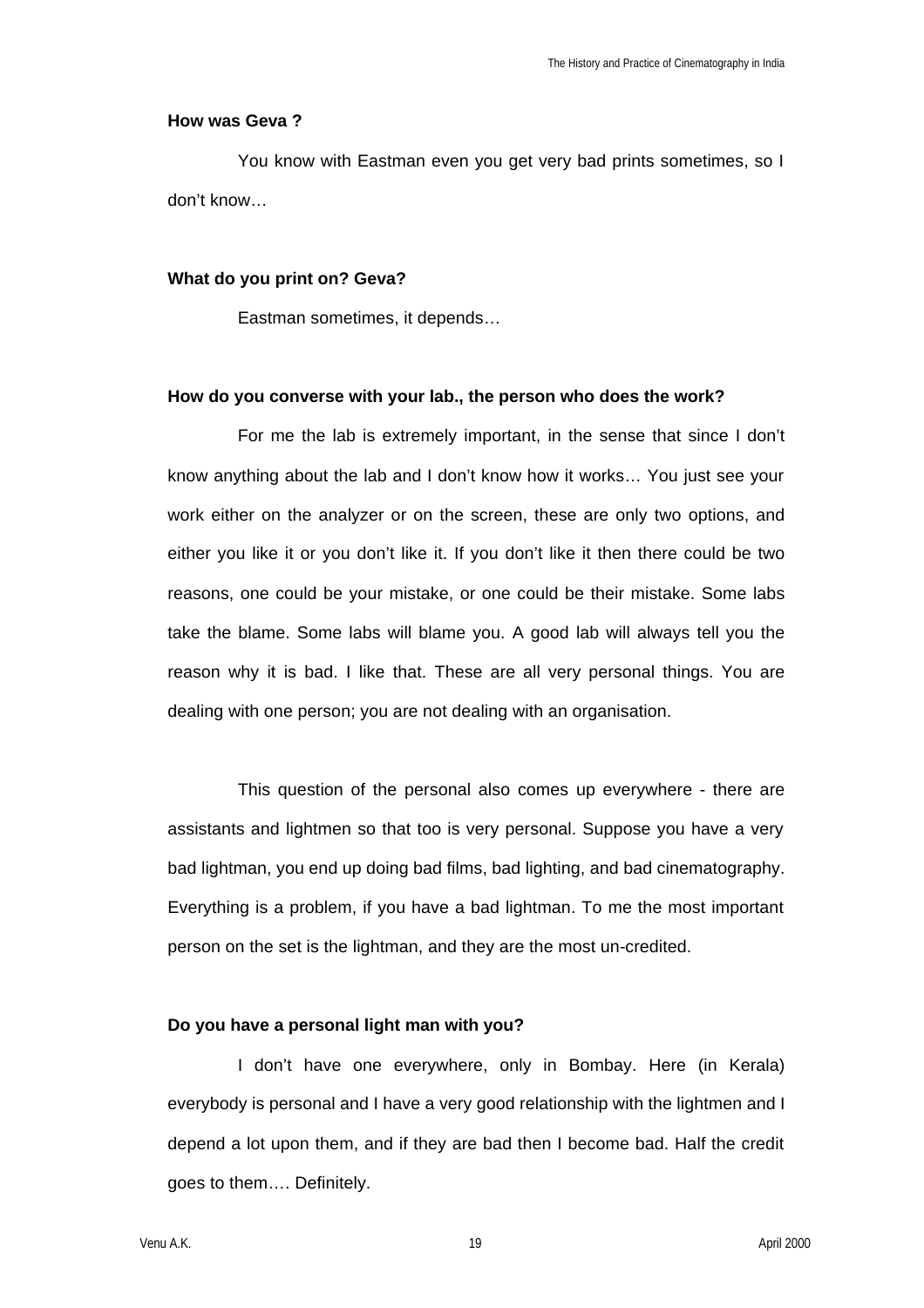## **And Assistants?**

Assistant may be 25%.They are not as important as a lightman.

## **How do you discuss the lighting pattern with a lightboy?**

See, I only discuss possibilities. I want this, is this possible? And you don't have time to spend two hours. So one lightman will tell you it is possible, but it will take half an hour and if I don't have half an hour to spend he will come up with a new idea. That is fantastic you know. They are the best people.

# **Do you discuss the theme with any of them?**

No, No.

# **Or options?**

No, only piece by piece, not even shot by shot. I would like to tell you something. At one time I got stuck, and I didn't know what to do, I called every body to give me a solution. And they helped me.

# **It's important to have an intelligent lightboy.**

Yes, you have to have an intelligent lightboy. you can rely 50% on them. I don't know about others but I do that.

# **But do they come up with suggestions?**

Yes.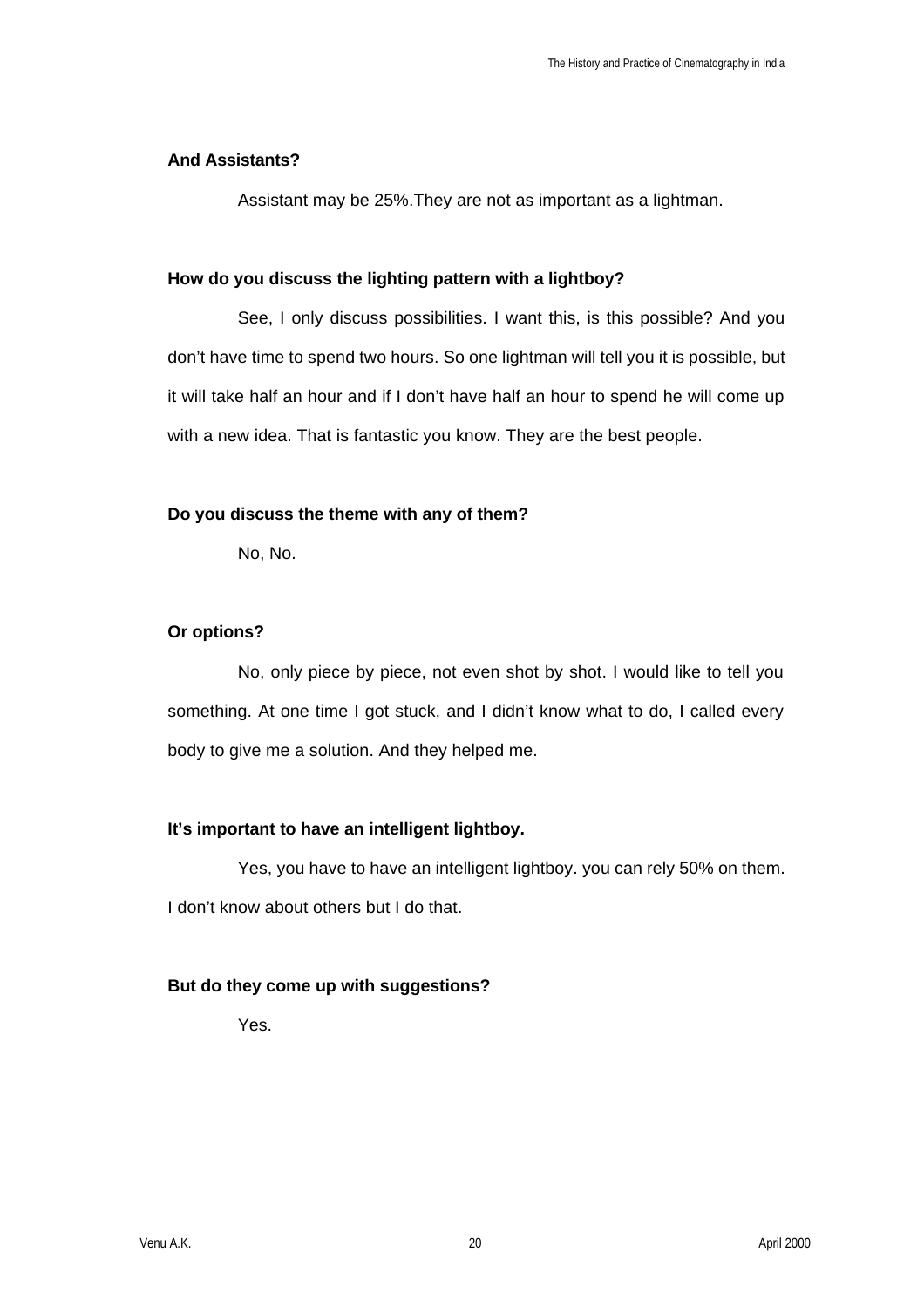### **How do you react to that kind of thing?**

Sometimes they are brilliant, and sometimes I tell them, no. The best thing about them is that they have a point of view. When they say 'No' a lot of people know why it is a 'No'.

### **Do you work with the Video Assist?**

Video assist, I have used only once. To me it was like a disaster. Everybody had a comment to make. It has to be personal, only the director should see it. There should be video assist booth, without a booth the video assist is a disaster for me.

The director must have a booth and he must sit in that and he must see and decide whether it's ok or not. Not everybody else, and definitely not assistant directors.

# **And when you put up a set how do you go about it? DO you sit with the art director?**

To me the art director is very important because they are the people who convert the vague ideas concretely. You tell them what you want and they can come up with even better things than you expected and some would actually redo the whole thing without any ego problem. They will employ somebody for overtime and get the work done. They are of great help, if they are good, and they are a pain if they are bad.

### **Do you work on the colour scheme?**

No colour scheme. I don't tell Art Director or the Director, actually nobody tells anyone anything…and that's why I feel it's vague talk when you don't know or you are not sure of something and you pretend that you know.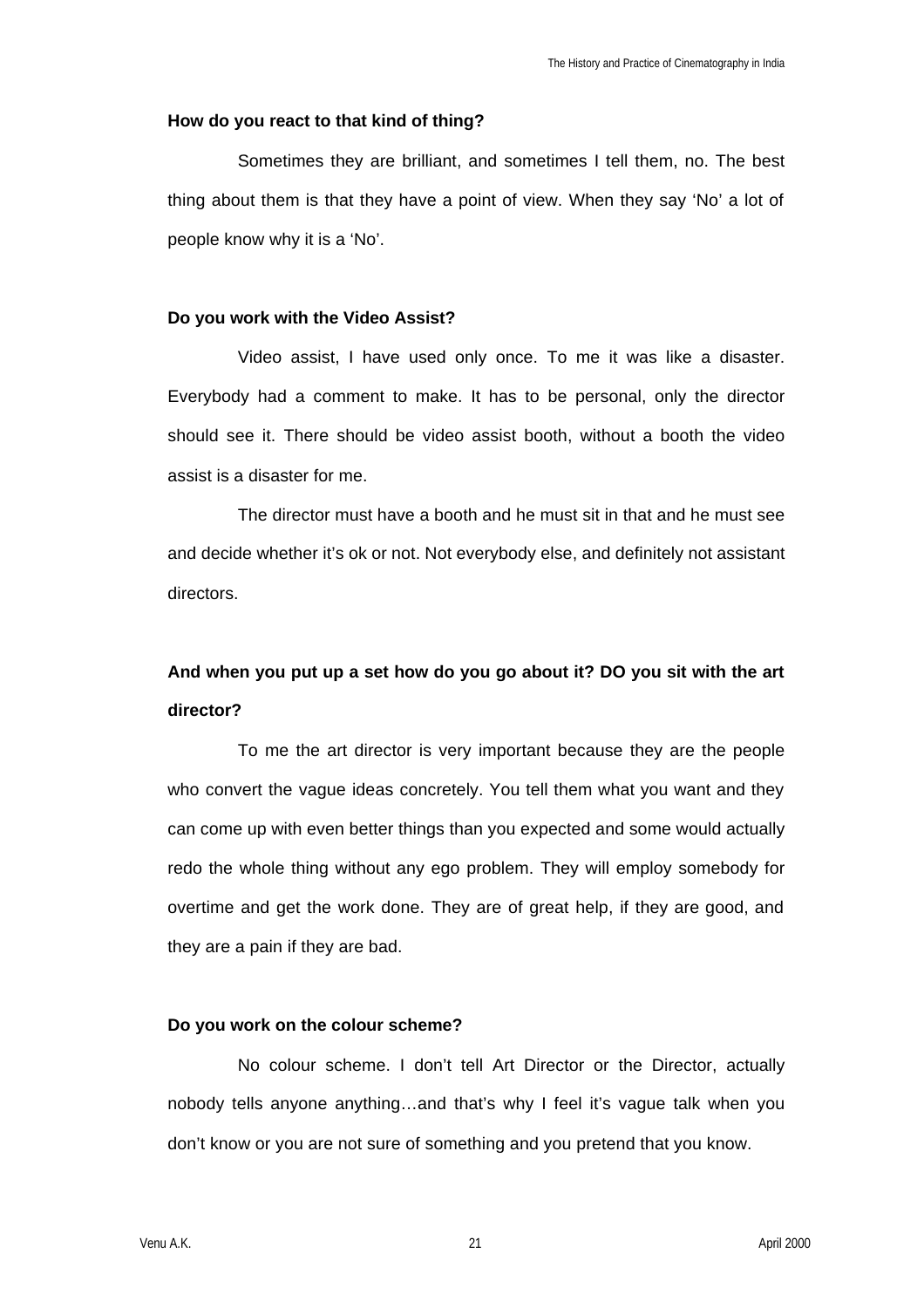**When you are working on a song set which has nothing to do with reality, how do you go about it? How do you light up a song set when there is no reference as such in a way?**

Then one most probably tries to imitate what has been the latest success. I hate song shootings. Song shooting in a given set is the most unintelligent thing one can ever think of!! I think it's really bad. I feel it's the show of the choreographer and the cinematographer doesn't have much to say…I mean its not like he or she doesn't have a say entirely but its basically like a show…like a stage show, so the choreographer is the person and you (cinematographer) are just the supplementary or the complementary or whatever.

### **Do you have a good rapport with the choreographer?**

Yes, yes, I completely listen to the choreographer…I trust them completely.

# **Has there been any incident that has happened with you like demolishing the set that you had lit for the shoot?**

Oh No…No way… may be you remove a wall or something but nothing serious.

**You have worked with all sorts of film industries in Kerala, Calcutta, etc. What do you think is the kind of difference in terms of work, aesthetics, things like that…**

I don't think there is a lot of difference in them.

### **In which one are you the most comfortable?**

See, there are two kinds of working conditions for me, one is a very good film, second is a very convenient film shoot, where there are nice guys and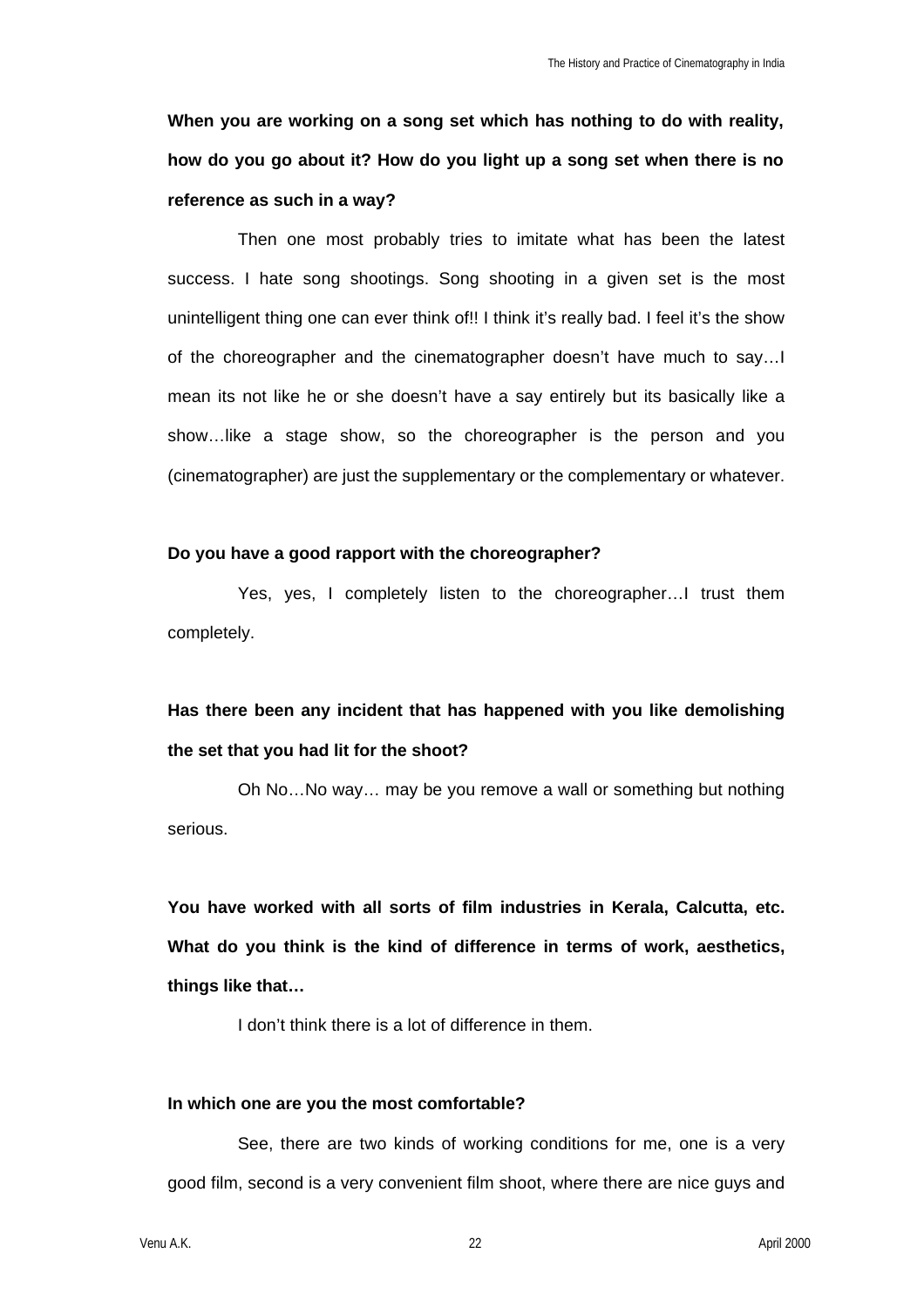people you know and you have a very happy situation and where the result is not very important but there is an understanding with everyone, where you know its a good shoot and the results are OK.

In other film, you know things are tough and you know you have to be really at it all the time and it might be nobody's show in which you come up with something nice…so there are two kinds of working conditions and I appreciate both. What I don't appreciate is a bad working place with disastrous kind of relationships amongst the people on the set and ending up with disastrous results. Unfortunately it has happened with me only a couple of times.

# **Do you think there is any difference in the amount of professionalism, is it better in a particular place or industry?**

I don't know….I think this efficiency talk as all fake, bullshit… Some places have there own character…I have heard people saying that Madras is more efficient but to me a lot of Madras is not efficient, a lot of Bombay is not efficient…so I mean they all complement each other…

In a film I shot recently, they said that they needed a production manager from Madras. I mean he was making the film for the first time and he felt they are very efficient … but I discouraged them for getting a production manager from Madras only because we were shooting in Kashmir & Agra...I mean what will a production manager from Madras do in Agra?? So I feel this efficiency talk is all fake.

# **How much pre-production planning happens in your shoot? Are you happy with that…?**

Very, very little…

Venu A.K. 23 April 2000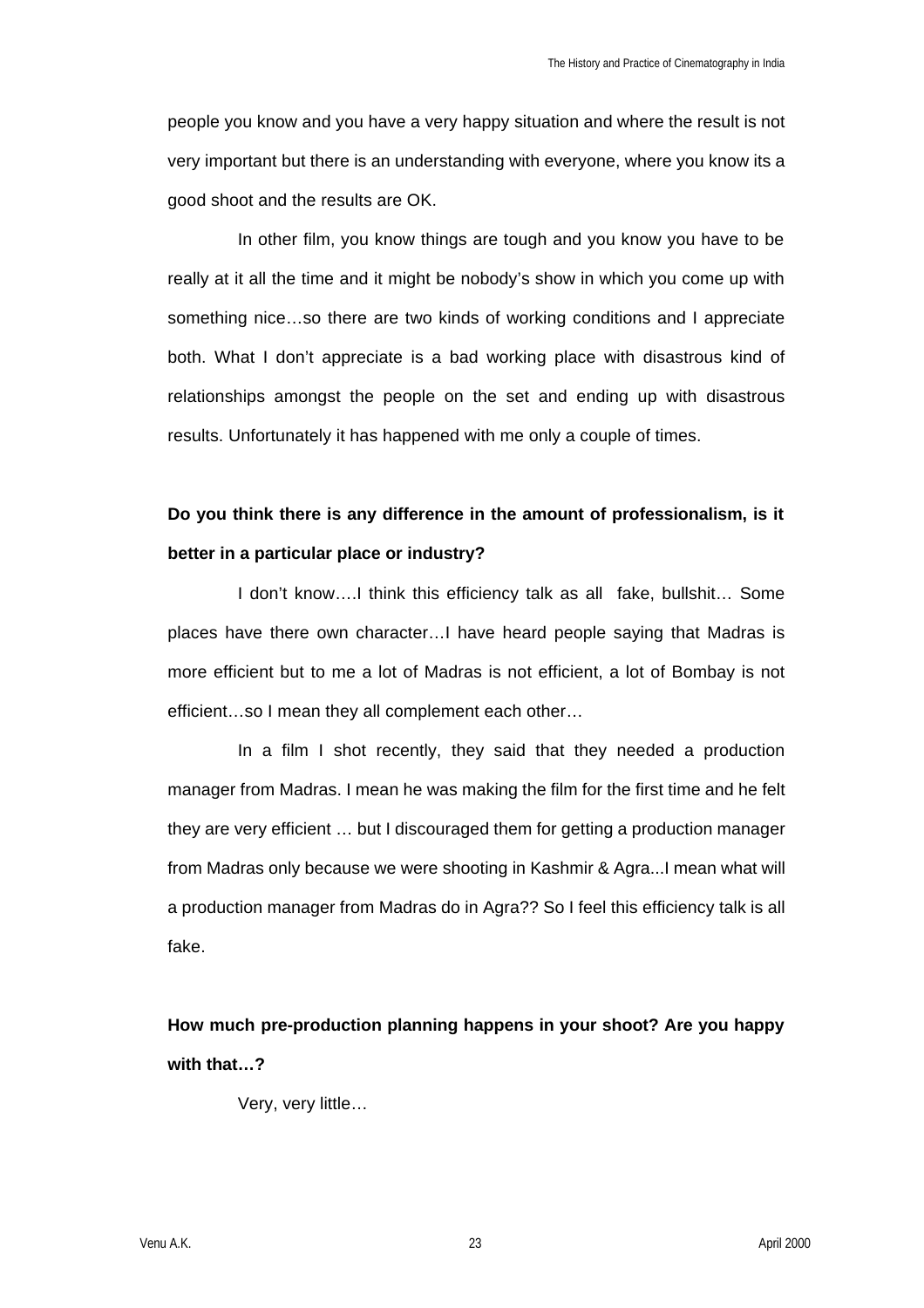### **What kind of filters do you generally use for the shoot?**

Sometimes I use a "Polariser" or something like an "SFX", but nothing very obvious.

## **Is there a difference between lighting a film star and lighting other actors?**

Only for females…Yes.

## **Do they demand a kind of light?**

They don't demand but you supply them… there is no demand but then that is why they are there.

### **Is visibility an important factor?**

No…No… not visibility, but looking good is a major factor…. a lot of male actors are not worried about it because they feel they have a lot of aura about them which is true…I am talking about the Malayalam film Industry strictly… but I wont take a close up with a wide angle lens or something like that unless it is absolutely necessary. But for female actresses, I take extra care mainly for close ups…I won't like a bad shadow on the face and things like that, I think nobody would do it…

# **And even filtration to a certain extent?**

No... I don't…no.

# **How much mixing of light do you do in your lighting? Mixing Tungsten and Daylight?**

I have been doing such things for the last 10-12 years. But if it is a period film or something like that then I wouldn't. Either way, its not like it's a rule.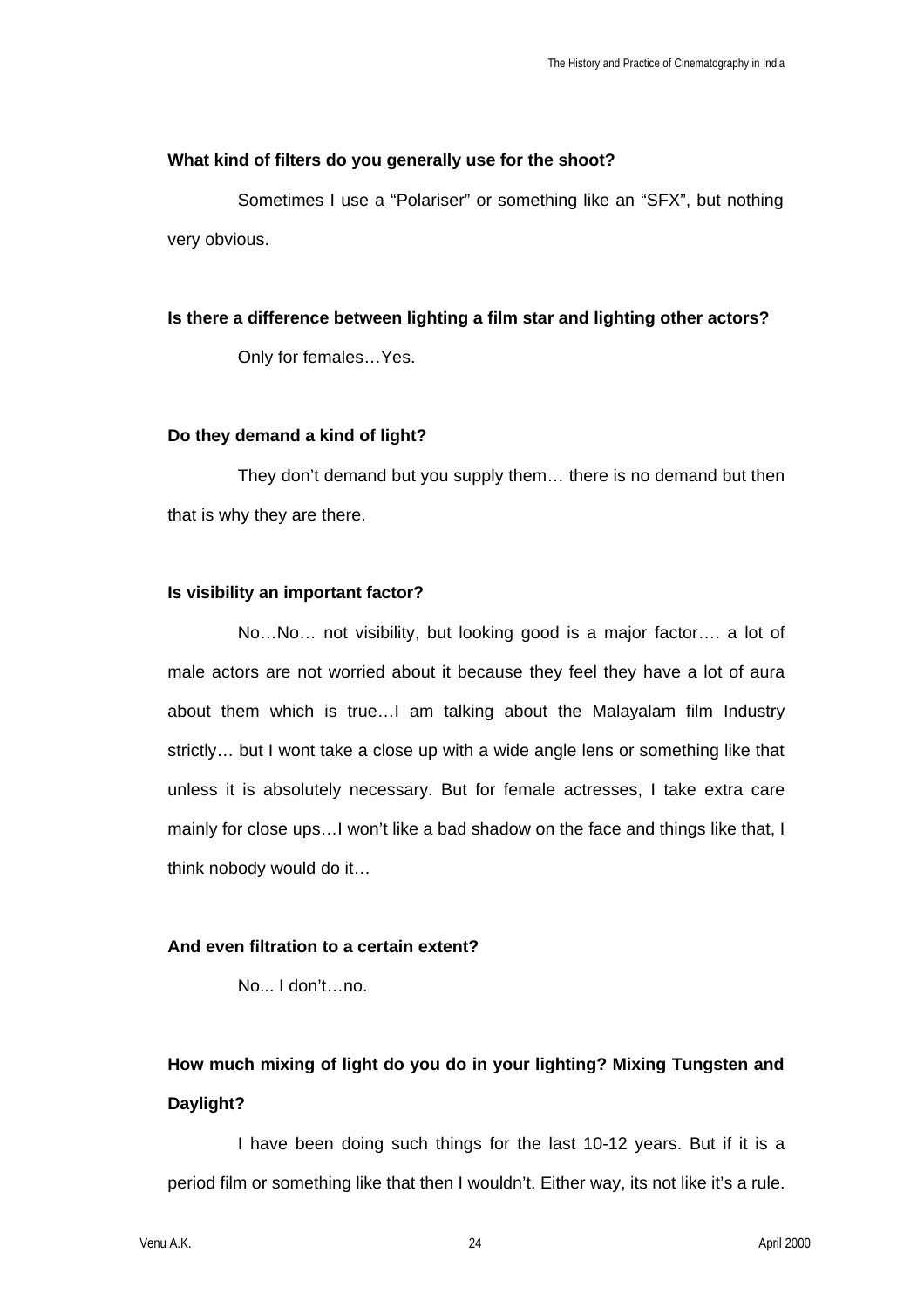But usually it is done…First of all if you mix colours in the available filtering situation, they become too obvious…You don't get all these filters and other half stop filters all the time. And even if you do get them, I still like to do it sometimes.

# **Do you use the steadicam or things like that? Do you use a lot of it? How do you design the shot with it? When do you use such a thing?**

The Steadicam is usually a production problem because it is expensive to rent, in fact I have used lot of steadicam. Not operated it myself though, I don't do things that I don't know about! Steadicam is a very nice piece of equipment but it is only a piece of equipment.

# **The reason asking for this question is that when you design a shot, do you suggest such things as a requirement or do you use them as an option?**

If there is a strong demand from the scene, I use it.

### **Most of the time is it an ornament in a way?**

In a way, even in Hollywood people misuse it. There is an abuse of technology but it will settle down after a point…like when colour film came out many painted different walls with different colours but now people don't do that any longer. When the zoom lens came out for the first time, people started zooming in and out without a reason but now people don't do it. When there is computer graphics available people do it left, right and centre, but they will stop doing it after some time. Once it settles, once the toy feel is gone then it will become nice.

## **Do you have any experience with Video? Do you work on Video?**

No, I haven't. In fact I am quite illiterate about video.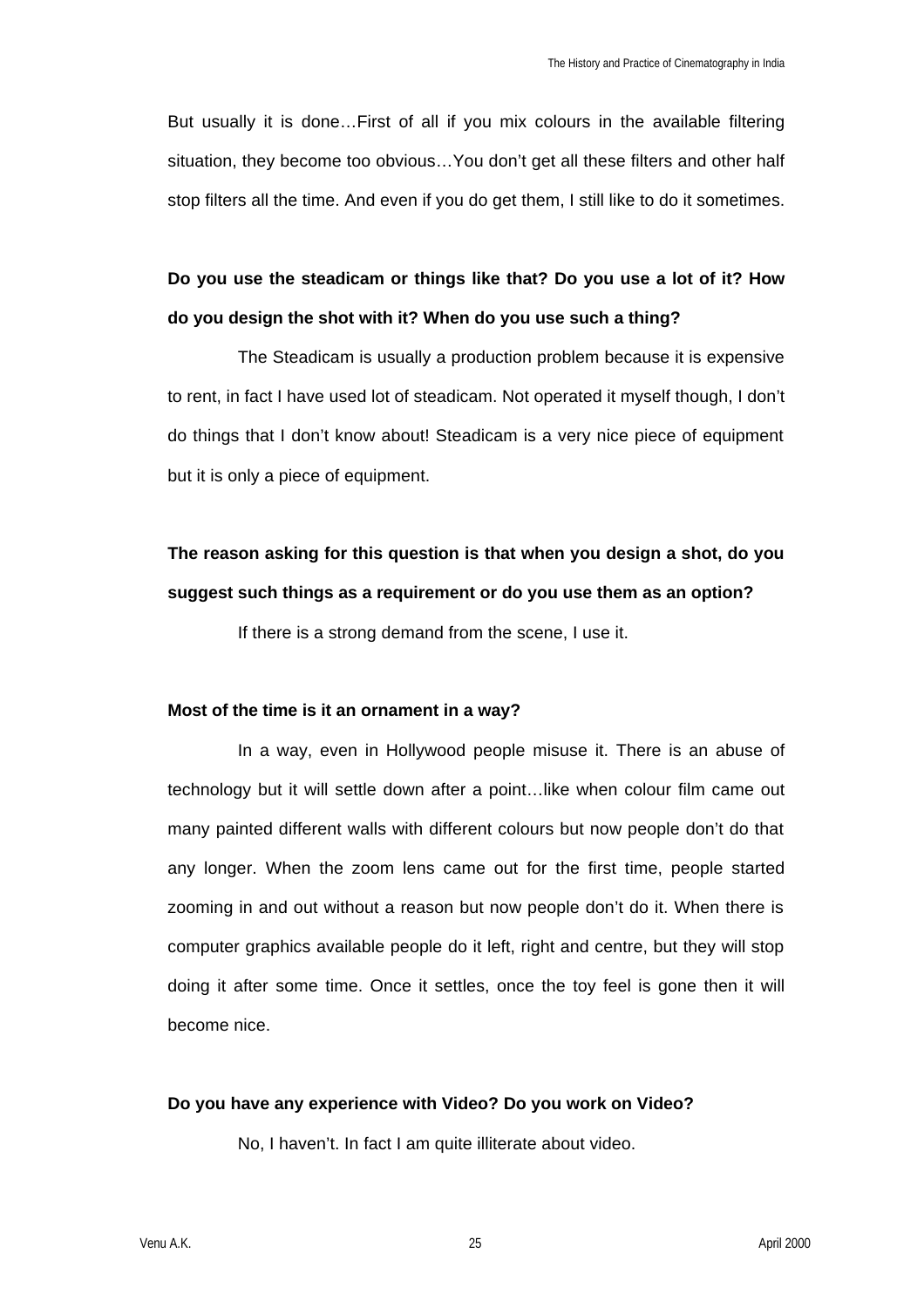# **How has your experience been in terms of digital effects? In Padmarajan's "Gandharwan", there was a shot of butterflies flying all around the actress. That looked real. How did you do that effect?**

Physically! Just in the camera, there was no special effect at all. That is why I said earlier that you need to have a good art director. P.C. Sriram was making a film called "*Butterflies*", (it was re-named later, after two years), so he rang up and asked me how did you do that and I said, There was this fantastic guy who could do these things and I just had to shoot it…So to make it like a little less obvious, I had used diffusion on the lens and smoke and all that, and I lit it accordingly. There must have been a 100strings around… And even the fireflies, they were all LEDs (Light Emitting Diodes). There was not a single shot that was optically done in the lab…That is one film I regret actually for its failure.

I think Padmarajan is one of the most underestimated filmmakers we have. I personally believe that his films are far, far better than the so-called better films.

Actually he gave me my first opportunity…I shot for Shaji - *Arappatta Kettiya Gramam* – and that was actually my first independent work.

# **How was your experience as a director? Was it Cinematographer vs. Director or did it complement a lot?**

I don't know whether I had all these ideas about myself… but making a film is a lot different from working as a cinematographer.

## **You started understanding other people's problems?**

Understanding, perhaps, but not in a very submissive way. But I did start listening to people. I did a lot of work for the film…it was 24 hours, for about six months. I did everything I could…and I think I did push my cameraman to work better. Maybe I did not give him enough homework but I worked a lot for the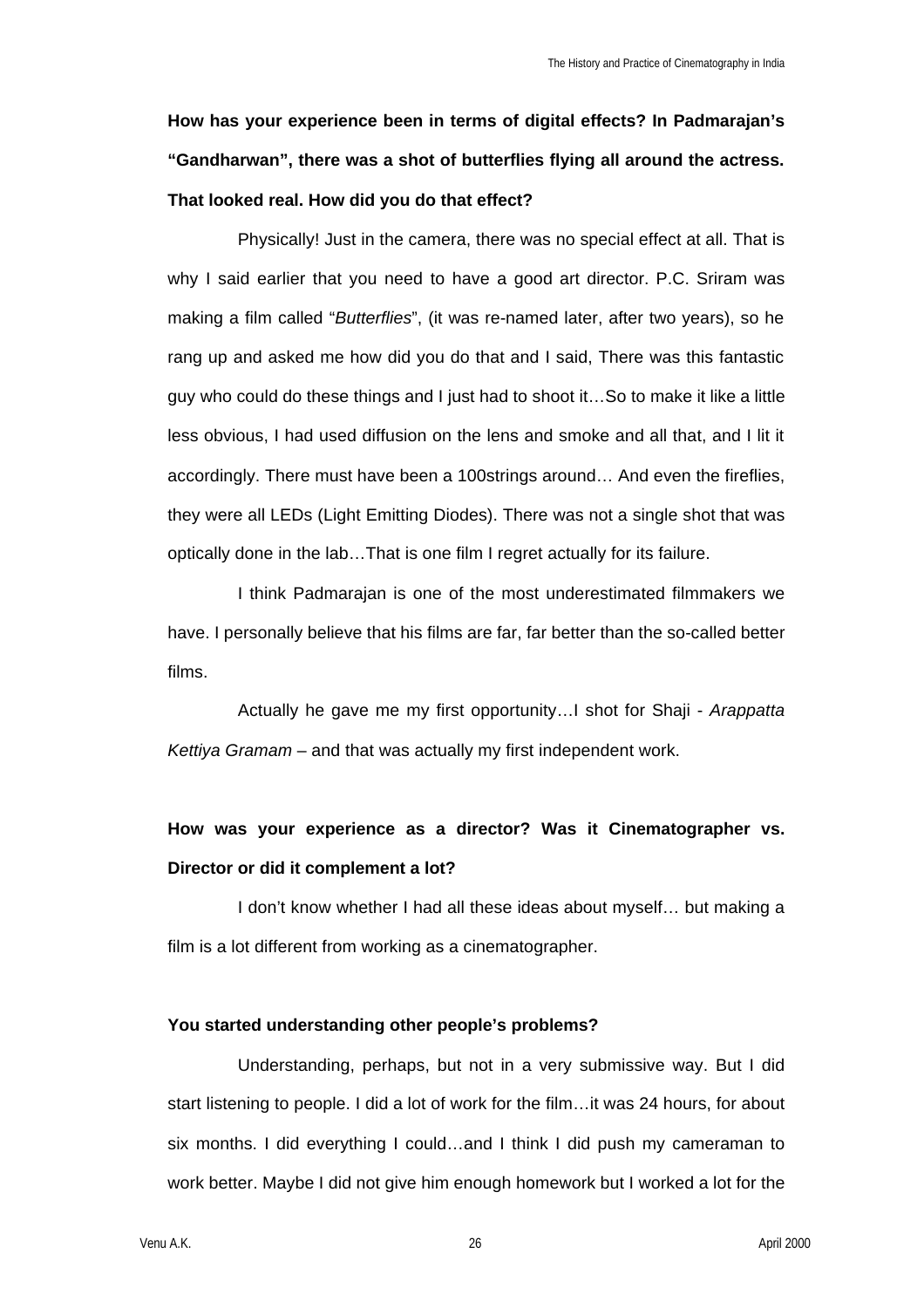cameraman's benefit. Not like giving him time in terms of lighting but giving him a lot of things to shoot. I spent lots of time on my locations and art direction as these are what the cameraman photographs.

# **There is a kind of thinking that when a cameraman makes a film, it becomes just a visual film.**

No. Govind Nihalani doesn't make films like that?

Some people may do that but I could not imagine myself doing two jobs together…I mean that is outrageous. As it is the cameraman's work is bad enough and then you have to do the direction as well! I had one real problem and that is that for the first time I was looking at something not through a camera and that was really something that upset me a lot of times…It was like I could not judge things because of so many distractions like the light cutters, and this, and that…and when you look through the camera, it is a clean good image that actually I missed that. That is the only thing.

## **That is about being a cameraman…**

Clean…clean… everything is clean. There is no distraction …nothing like that… Everything is nice.

## **You didn't ask for a video assist ?**

No.

**Is there something that you dream about or think you would like to shoot… This is a random question…like actors say that this is the kind of role I would love to do….something like that?**

My Dream? Nothing like that.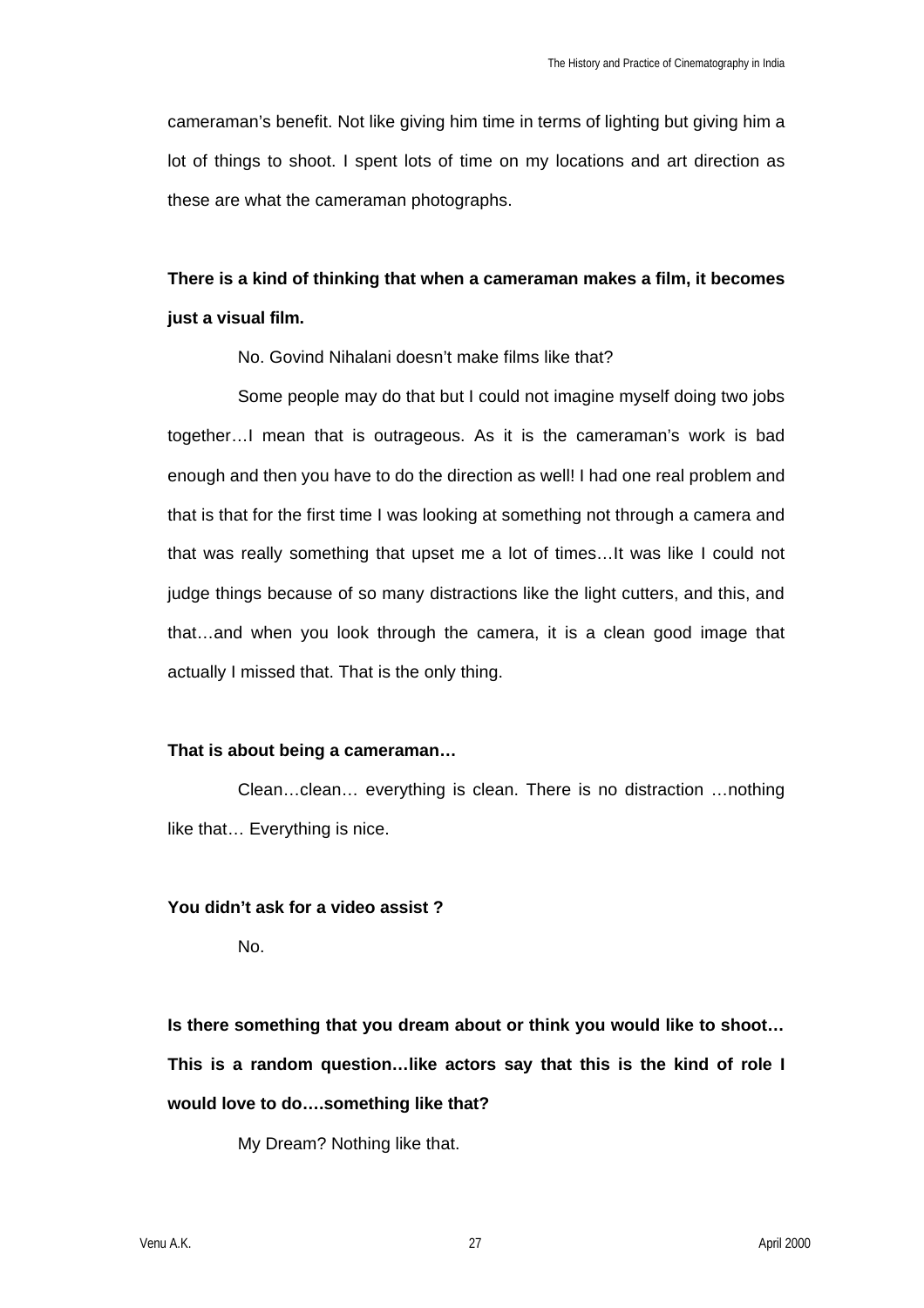# **You have given people an image of yourself as an angry aggressive cameraman!**

Yes?

## **Is this the way one should work on a set?**

I really don't know… I wish I didn't have that image…

## **You are always being portrayed as such...**

As somebody who is troublesome…?!

**Not troublesome exactly, but somebody who is quite powerful on the set. The reason for asking this question is, how do you see the terms of responsibility a cinematographer should take up and function?**

I can't separate myself, I can't see myself as two people, one myself and one the cinematographer. Both are part of me…If I am a cinematographer or if I am something else, its all me…so may be its in my character…May be I don't divide my work on set efficiently and take time out, and maybe that's bad management.

## **That's the point. The cinematographer has to be both manager and artist.**

May be I am a bad manager…I like to do everything myself.

Its not excessive involvement… Someone told me once that you spend so much energy and you expect everybody else to be like you. This could be true but I don't think I expect anybody to be like me. I know these are important things but are difficult things to analyze…

Venu A.K. 28 April 2000